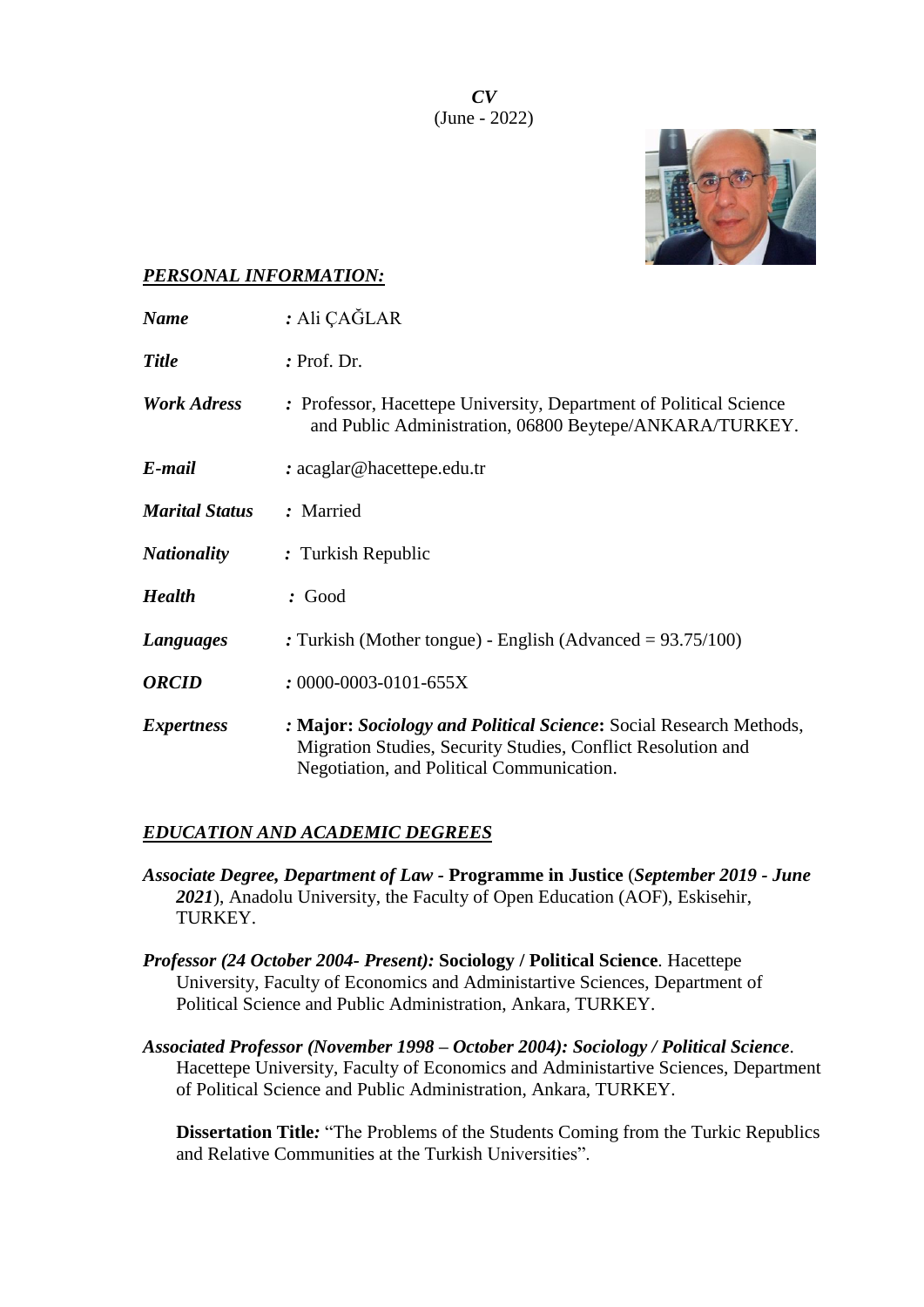*PhD (October 1990 – March 1994):* Sosyology, University of Surrey, Guildford, UNITED KINGDOM.

*Dissertation Title:* "Recruitment, Occupational Consciousness and Professionalism in the Turkish Police".

*MA (1983-1985) : Sociology*, Cumhuriyet University, Sivas, TURKEY.

*Thesis Title:* "An Empirical Study on Criminality: Sivas Semi-Open Prisons for Women and Men".

*BA (1979-1983) :* B.A. in Social Work and Social Services, Faculty of Social and Administrative Sciences, Hacettepe University, Ankara, TURKEY (**Graduated as Valedictorian of the Department** 1983).

### *EMPLOYMENT*

- *1.* (27 December 2011 3 February 2016) **Vice Rector**, **Hacettepe Universit**y, Ankara/TURKEY.
- *2.* (Agust 2011 February 2012) **Secretary General, Inter-Universities Board** YOK Campus, Bilkent, Ankara/TURKEY.
- *3.* (October 2004 Present) **Professor**, Department of Political Science and Public Administration, Hacettepe University, Ankara/TURKEY.
- *4.* (November 1998 *–* October 2004) **Associated Professor,** Department of Political science and Public Administration, Hacettepe University, Ankara/TURKEY.
- *5.* (October 1995 October 1998) **Assistant Professor**, Department of Public Administration, Hacettepe University, Ankara/TURKEY. Additionally, part-time lecturer of Baskent University, Ankara/TURKEY, for 1996/97 Academic Year.
- *6.* (August 1994 October 1995) **Assistant Professor**, Department of Sociology, Cumhuriyet University, Sivas/TURKEY.
- *7.* (October 1985 August 1994) **Research Assistant**, Department of Sociology, Middle East Technical University, Ankara/TURKEY, (on leave from Aug. 1990 to March 1994 for Ph.D. Study in England).
- *8.* (November 1983 September 1985) **Research Assistant**, Department of Sociology, Cumhuriyet University, Sivas/TURKEY.

#### *a) INTERNATIONAL DUTIES:*

- *1.* (15-25 October 2004), Short Term Election Observer by European Council, 23 October 2004 Kosovo Parliament Election, KOSOVO.
- 2. (6<sup>th</sup> of June 2001 to 31<sup>st</sup> of December 2002) OSCE Kosovo Mission (Organization for Security and Co-operation in Europe, Mission in Kosovo - OMIK and UNMIK), Election Department, Prizren Regional Center, **Regional International Trainer/International Trainers Coordinator,** Prizren / KOSOVO. In addition, **Acting Senior Election Officer** from 23 January 2002 to 14 May 2002, Prizren OSCE Office, Organization for Security and Corporation in Europe Mission in Kosovo (OMIK).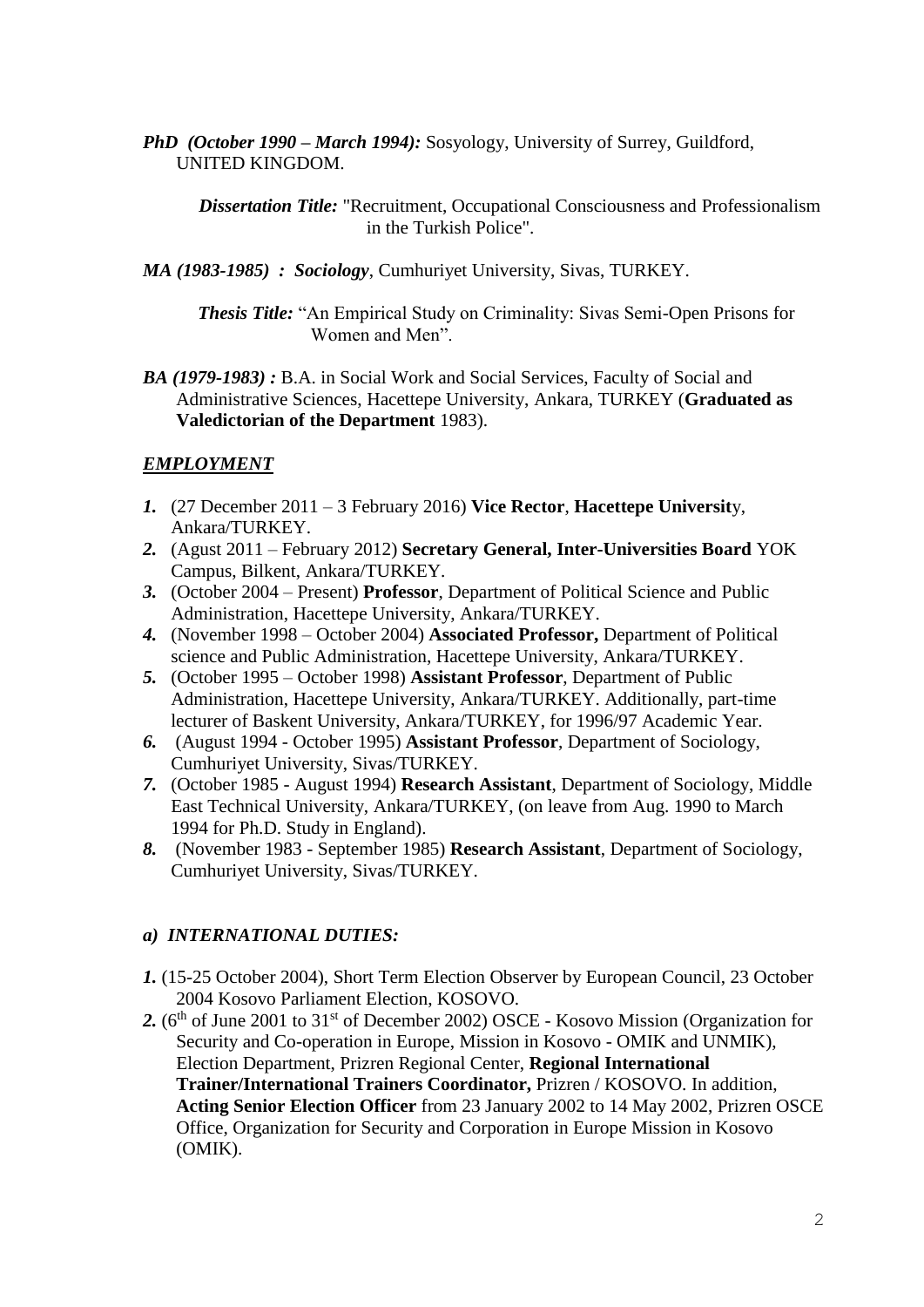- *3.* (1998-2000), Under the Chairship of Prof. Dr. Ali Turel (Middle East Technical University, Ankara, TURKEY), worked at **MOST- UNESCO** Turkey's Commission.
- *4.* (January 1993 March 1994), **Supervisor**, European Language Teaching Centre (ELTC), University of Surrey, Guildford, UK.

# *ACADEMIC AND ADMINISTRATIVE DUTIES*

- *1.* (January 2018 August 2021) **Head of Politics and Social Science Unit**, Department of Public Administration, Faculty of Economics and Administrative Sciences, Hacettepe University, Ankara/TURKEY.
- *2.* (January 2015 Present**) Member of Administration Board, Hacettepe University, The Research Center for Local Governments,** Hacettepe University, Ankara/TURKEY.
- *3.* (July 2014 Present) **Member of Administration Board, Hacettepe University, The Research Center for Urban Studies,** Hacettepe University, Ankara/TURKEY.
- *4.* (27 December 2011 3 February 2016) **Vice Rector**, **Hacettepe Universit**y, Ankara/TURKEY.
- *9.* (January 2012 February 2016) **Hacettepe University's Representative, Inter-Universities Board** YOK Campus, Bilkent, Ankara/TURKEY.
- *5.* (Agust 2011 February 2012) **Secretary General, Inter-Universities Board** YOK Campus, Bilkent, Ankara/TURKEY.
- *6.* (January 2008 January 2009) **The Chairperson of Socio-Cultural Unit, and the Part-time Lecturer, The Academy of National Security**, Ankara/TURKEY.
- *7.* (October 2007 February 2011) **Director**, **Hacettepe University Strategical Research Center,** Ankara, TURKEY.
- *8.* (January 2008 February 2011) **The Chairperson of Hacettepe University Social Sciences Research Projects Board**, (Bilimsel Arastirmalar Birimi Sosyal Bilimler Komisyonu Baskani) Hacettepe University, Ankara/TURKEY.
- *9.* (January 2008 February 2011) **The Member of Hacettepe University's Publications Committee** (Hacettepe Universitesi Yayın Komisyonu Uyesi), Ankara/TURKEY.
- *10.* (January 2008 January 2009) **The Chairperson of Socio-Cultural Unit, and the Part-time Lecturer, The Academy of National Security**, (Sosyo-Kulturel Konular ABD Baskanligi ve Yari-zamanli Ogretim Uyesi, Milli Guvenlik Akademisi), Ankara/TURKEY.
- *11.* (January 2008 Present) **The Member of Educational Board, Institute of Social Sciences, Hacettepe University**, (**Egitim Komisyonu Uyesi,** Hacettepe Universitesi Sosyal Bilimler Enstitusu) Ankara/TURKEY.
- *12.* (October 2007 February 2011) **The Director, Hacettepe University Strategical Research Center (Merkez Muduru,** Hacettepe Universitesi Stratejik Arastirmalar Merkezi), Ankara.
- *13.* (June 2006 18 December 2009) The **Member of Faculty Administration Board and Faculty Board**, Faculty of Communication, Hacettepe University, Ankara/TURKEY.
- *14.* (May 2005 October 2009) **The Chairperson (Bolum Baskani),** Department of Political Science and Public Administration, Hacettepe University, Ankara/TURKEY.
- *15.* (May 2005 November 2009) The **Member of Faculty Board**, Faculty of Economics and Administrative Sciences, Hacettepe University, Ankara/TURKEY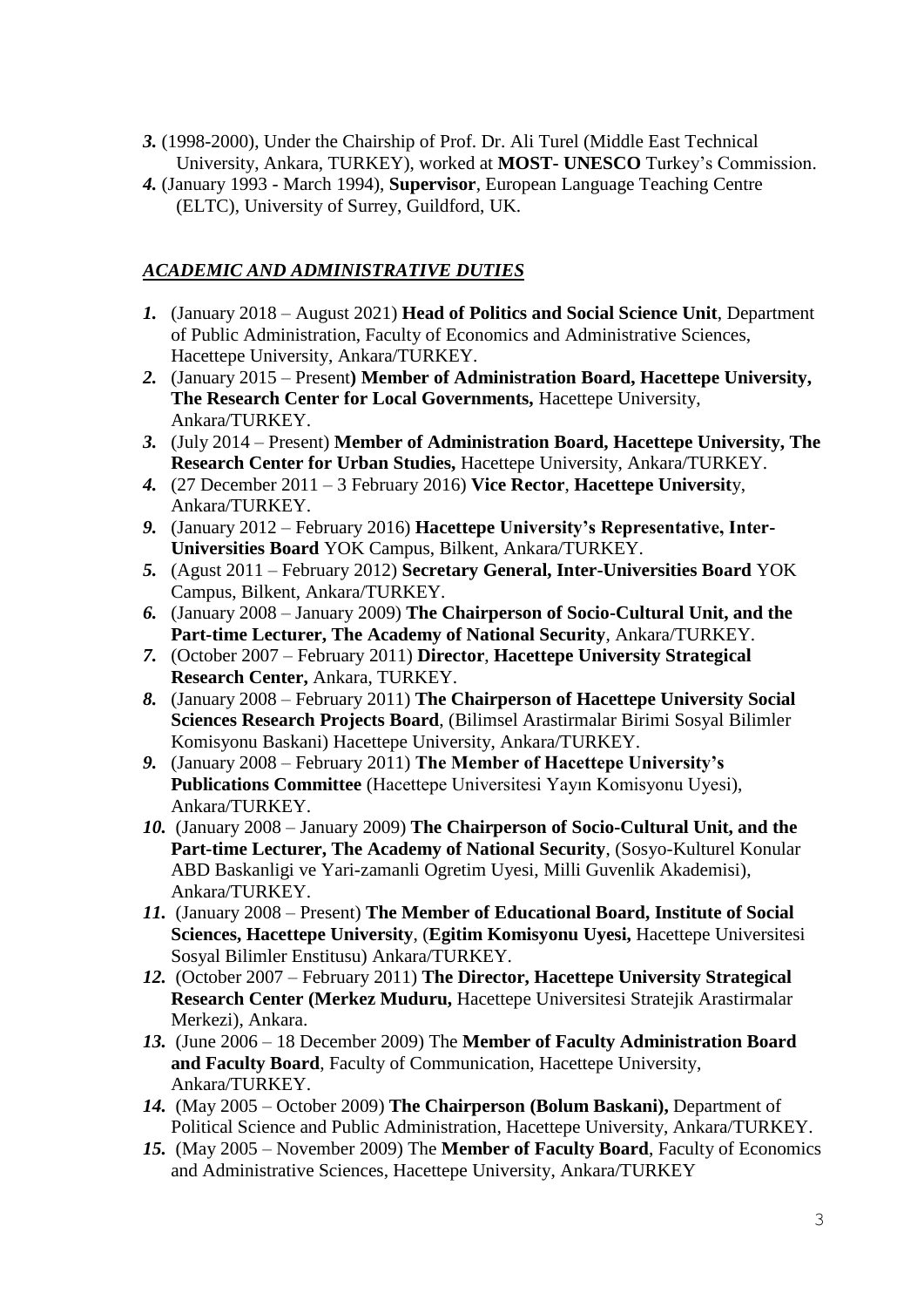- *16.* (May 2005 October 2007) **The Deputy Director**, the Centre for Strategical Research, Hacettepe University, Ankara/TURKEY.
- *17.* (December 2004 2006) **Deputy Head of Faculty Research Committee**, Faculty of Economics and Administrative Sciences, Hacettepe University, Ankara/TURKEY.
- *18.* (November 2004 Present) **The Member of Hacettepe University Research Projects Board**, (Bilimsel Arastirmalar Birimi Komisyonu Uyesi) Hacettepe University, Ankara/TURKEY.
- *19.* (2004 2011) **The Member of Hacettepe University Science Awards Board** (Hacettepe Üniversitesi **Bilim ve Hizmet Odulleri Komisyonu Uyesi)**, Hacettepe University, Ankara/TURKEY.
- *20.* (April 2003 April 2006) **Head of Politics and Social Science Unit**, Department of Public Administration, Faculty of Economics and Administrative Sciences, Hacettepe University, Ankara/TURKEY.
- *21.* (March 1996 April 1997) **Deputy Chairperson**, Department of Public Administration, Faculty of Economics and Administrative Sciences, Hacettepe University, Ankara/TURKEY.
- *22.* (May 1997 May 2001) **The Member of Administrative Board** of Sociological Association, Ankara/TURKEY.
- *23.* (January 1997 January 1999) **The Member of Administrative Board,** Hacettepe Üniversitesi İşletme Yönetimi ve Ekonomik Araştırmalar Merkezi (Hacettepe University Business Administration and Economical Research Center) , Ankara/TURKEY.
- *24.* (January 1996 October 2000) **Academic Advisor**, Hacettepe University Public Administration Club, Ankara/TURKEY.
- *25.* (October 1995 October 2000) Department Member in Charge for the Students Who Come from the Turkic Republics and Relative Communities of the Pub. Administration Department, Hacettepe University, Ankara/TURKEY.

# **ACADEMIC PUBLICATIONS AND ACTIVITIES**

# **I.** *BOOKS*

- *1.* **Turkish Youth Research 2021 (Türkiye Gençlik Araştırması 2021),** (2022) (with Turken Caglar), Ankara: Konrad Adenaur Stiftung.
- *2.* **Turkish Migration, Identity and Integration,** (2015) (eds. I. Sirkeci, D. Seker and Ali Caglar), London: Transnational Press London.
- *3.* **Turkiye'de Siginmacilar (Refugees in Turkey)** (2011), Ankara: Hacettepe University Press.
- *4.* **Teror ve Turkiye (Terror and Turkey)** (2009), Ankara: Gazi Kitabevi.
- *5.* **Barajlar: Yeniden Yerlesim ve Sosyal Etkiler** (**Dams: Resettlement and Social Effects)**, (2003), Ankara: Sociology Association's Publications, No: 12.

## **1.1. Book Chapters in International Books:**

**1.** "Introduction", (2015 - with I. Sirkeci & D. Seker), in **Turkish Migration, Identity and Integration,** (2015) (I. Sirkeci, D. Seker, A. Caglar), London: Transnational Press London.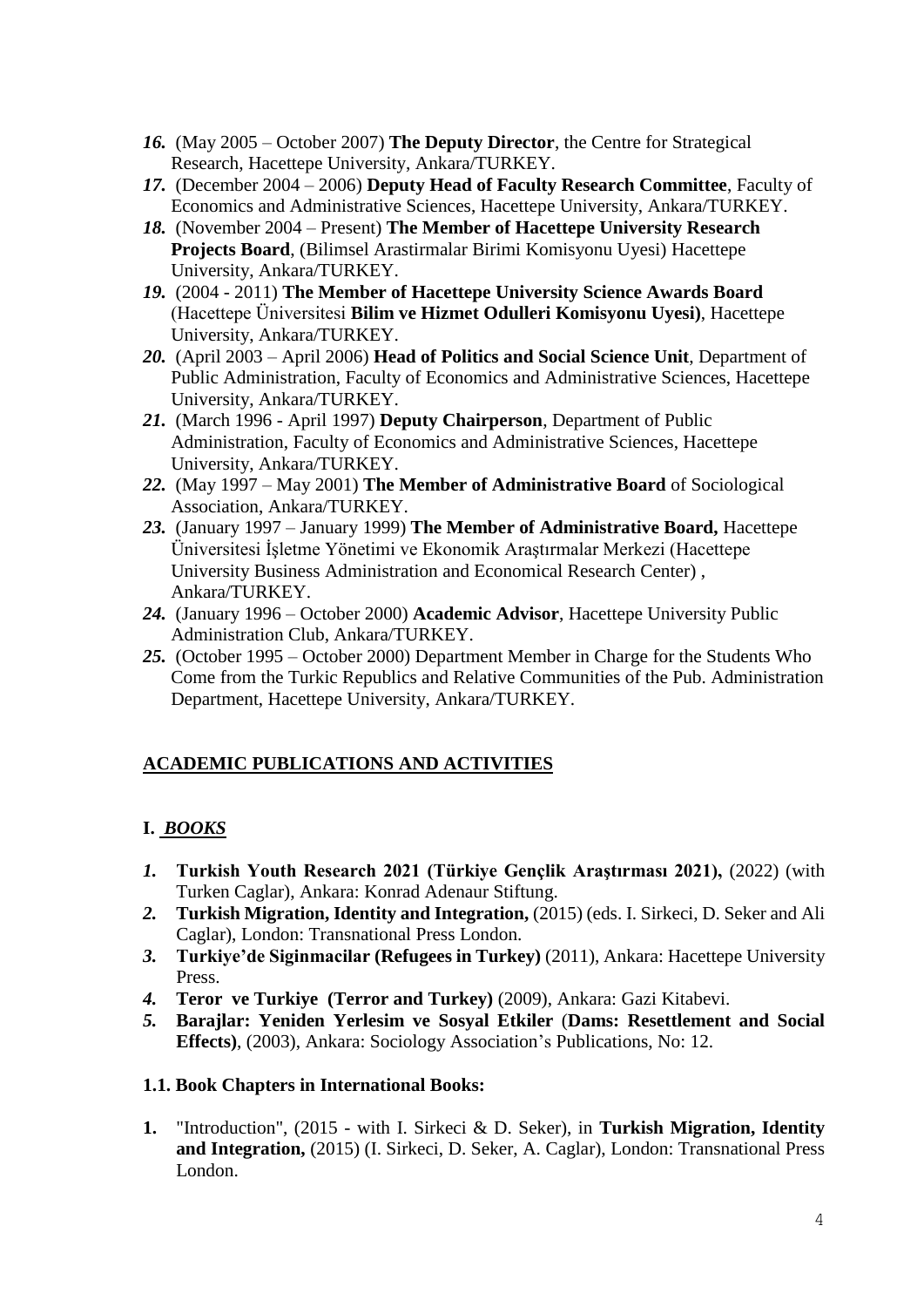- **2.** "Letf-Wing Terrorism in Turkey", in **Social Dynamics of Global Terrorism and Prevention Policies***,* (ed. D. Cindoglu), Washington: IOS Press (NATO Publications), 2008.
- **3.** "Religion Based Terrorism in Turkey"*, in Anti-Terrorist Strategies: Comparing the Experiences of the U.S., Great Britain, France, Turkey, and Russia*, (eds. Robert W. Orttung and Andrey Makarychev), Washington: IOS Press (NATO Publications), 2006.
- **4. "**Policing Problems in Turkey: Processes, Issues and the Future"**,** in **Police Corruption: Paradigms, Models and Concepts – Challenges for Developing Countries** (eds. S. Einstein and M. Amir), Huntsville: OICJ, 2003, pp.399-432.

### **1.2. Book Chapters in Turkish:**

- *1.* "The Inteligence of Social Media: The Opportunities and Risks in terms of National Security (Sosyal Medya İstihbaratı: Ulusal Guvenlik Bakimindan Olanaklar ve Riskler" in **Technology and Public Policies (Teknoloji ve Kamu Politikalari)**, (Ed. Mete Yıldız ve Cenay Babaoğlu), Ankara: Gazi Kitabevi, 2020. (with Kamil Demirhan).
- *2.* "Power, Hard Power, Soft Power and Smart Power as Political Concepts (Politik Kavram Olarak Guc, Sert Guc, Yumusak Guc ve Akıllı Guc", in **Political Psychology Seminars 2018 (Politik Psikoloji Seminerleri 2018,** (Eds). Oguzhan Herdi, Rifat Serav İlhan, Abdulkadir Cevik), Ankara: Baris Kitap, 2019, pp. 51-64.
- *3.* "Sociology (Sosyoloji Toplumbilim)", in **Sosyoloji, (**eds. Durmus Ali Arslan ve Gulten Arslan), Istanbul: Paradigma Akademi, October 2018, pp. 21-47.
- *4.* "Science and Method (Bilim ve Yontem)", in **Sosyal Bilimlerde Arastirma Yontem ve Teknikleri,** (eds. Durmus Ali Arslan ve Mustafa Çağlayandereli), Istanbul: Paradigma Akademi, September 2017, pp. 17-44.
- *5.* "Media and Politics (Medya ve Siyaset)" in **Dunyada ve Turkiye'de Siyasetin Sosyolojik Temelleri,** (eds. Durmus Ali Arslan ve Mustafa Çağlayandereli), (with Taylan Can Doganay), Istanbul: Paradigma Akademi, September 2017, pp. 213-250.
- *6.* "Power: Hard Power, Soft Power and Smart Power (Guc: Sert Guc, Yumusak Guc ve Akilli Guc" in. **Guvenlik Terimleri Ansiklopedisi**, Ankara: Kamu Guvenligi Mustesarligi, 2015.
- *7.* "The Concept of Security (Güvenlik Kavramı)" in **Guvenlik Terimleri Ansiklopedisi**, Ankara: Kamu Guvenligi Mustesarligi, 2015.
- *8.* "Disagreement / Conflict Resolution (Uzlasmazlik / Catisma Cozumu)" in **Güvenlik Terimleri Ansiklopedisi**, Ankara: Kamu Guvenligi Mustesarligi, 2015.
- *9.* "Disagreement and Conflict (Uzlasmazlik / Catisma" in **Guvenlik Terimleri Ansiklopedisi**, Ankara: Kamu Guvenligi Mustesarligi, 2015.
- *10.* "Ingtegration and Adaptation: A Conceptual and Structural Analysis (Entegrasyon/Uyum: Kavramsal ve Yapısal Bir Analiz" (with Abdulkadir Onay), in **Goç ve Uyum** (eds. B. D. Seker, I. Sirkeci ve M.M. Yucesahin), Londra: Transnational Press London, pp. 39 - 76, 2015.
- *11.* "The Problems of Turkish Origin Migrants: The Cases of Germany, Switzerland and France (Turkiye Kokenli Gocmenlerin Sorunlari: Almanya, Isvicre ve Fransa Ornegi", in **Iltica, Uluslararası Goc ve Vatansizlik: Kuram, Gozlem ve Politika** (Eds. Ozlen Celebi, Saime Ozcurumez, Sirin Turkey), Ankara: BMMYK(UNHCR Publications) Yayinlari, 2011.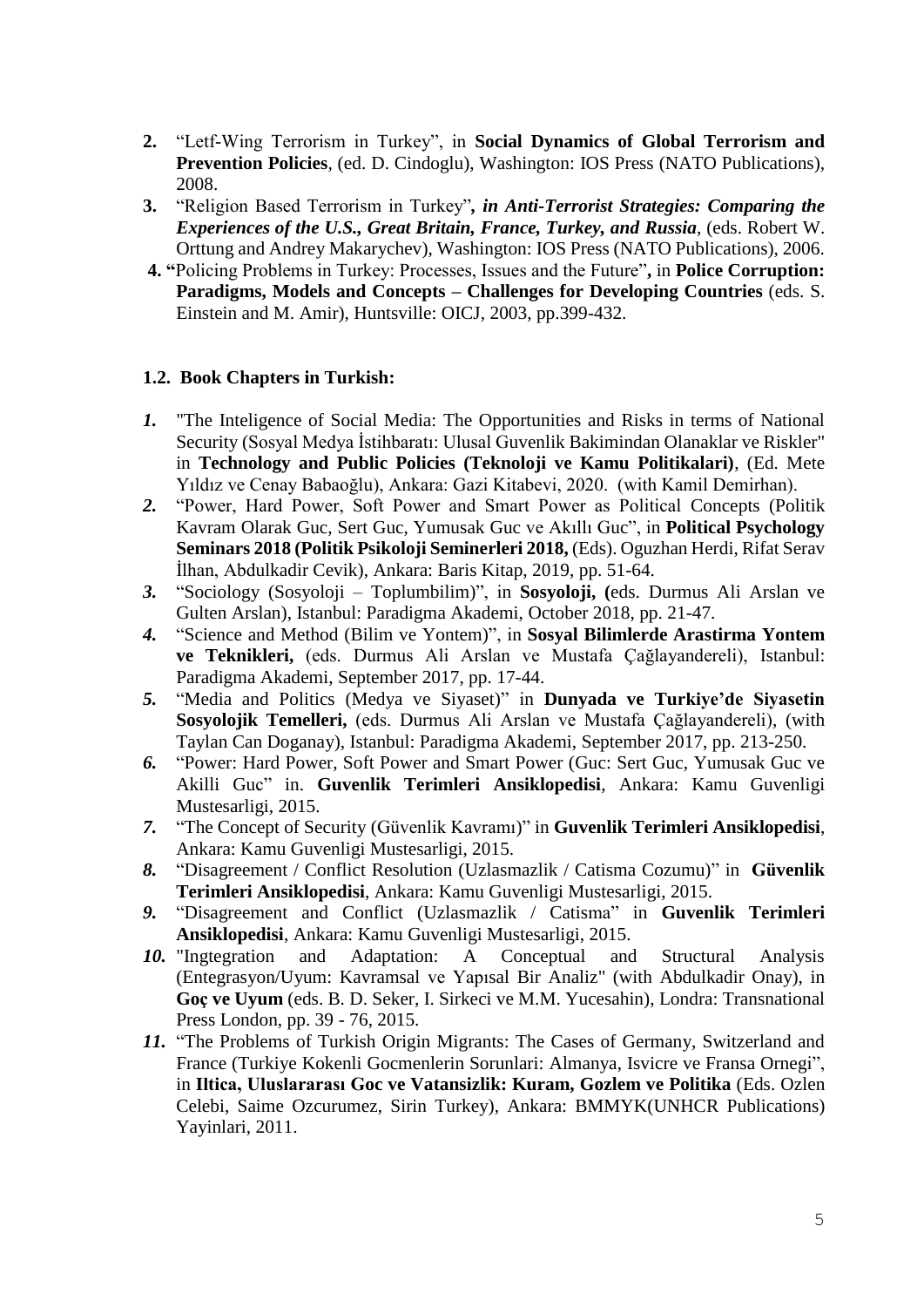- *12.* "The Security Forces Services in International Missions: The Case of Kosovo (Uluslararasi Misyonlarda Kolluk Hizmetleri Uygulaması: Kosova Ornegi", in **Cihat Ozonder'e Armagan,** Ankara: Hacettepe Universitesi Yayınları, 2010.
- *13.* "Terror and Terrorizm: A Conceptual Analysis (Terör ve Terörizm: Kavramsal Bir Analiz), in (Ed. Ali Caglar), **Teror ve Turkiye** Ankara: Gazi Kitabevi, 2009.
- *14.* "Terror in Turkey: A General Evaluation (Türkiye'de Terör: Genel Bir Değerlendirme)", in (Ed. Ali Caglar), **Teror ve Turkiye** Ankara: Gazi Kitabevi, 2009.
- *15.* "A Hard Journey: The Yesterday, Today and Tomorrow of Policing (Mesakkatli Bir Yolculuk: Polisligin Dunu, Bugunu ve Yarini)", in. **Gunumuz Turk Polisi: Cumhuriyetimizin 80. Yilinda Polisin Dunu, Bugunu ve Yarıini,** Ankara: T.C. Icisleri Bakanligi EGM Egitim Dairesi Baskanligi, 2004.
- *16.* "The Socialization Process and Police Culture of Turkish Police (Turk Polisinde Sosyallesme ve Polis Kulturu*",* in **Turkiye'de Suc ve Polislik I,** (Der. I. Cerrah ve E. Semiz), Ankara: Guner Matbaacilik, 2001, s.115-143. (Bu makalenin ilk versiyonu, *Polis Bilimleri Dergisi/Turkish Journal of Police Studies,* Yıl: 2000, Cilt:2, Sayı: 7-8, s. 87-102'de yayinlanmistir).
- *17.* "A New Type of Migrants: Being Foreigner Student in Turkey's Universities (Yeni Bir Gocmen Turu: Turk Universitelerinde Yabanci Uyruklu Ogrenci Olmak)"*,* in **Toplum ve Goc**, Ankara: Sosyoloji Dernegi Yayinlari, 1997, s.152-162.

## **II. PAPERS PUBLISHED IN INTERNATIONAL SSCI/AHCI JOURNALS:**

- *1.* "An Analysis of Two Different Models of Civil-Military Relations: The Case of Turkey", **International Relations - Uluslararası Iliskiler,** Volume 14, No. 55, 2017, pp. 41-57 (with Mustafa Ulucakar).
- *2.* "Turkish Professional Military Education and Civilian Control", **Bilig: Journal of Social Sciences of the Turkic World,** No: 79, Autumn 2016, pp, 173-196 (with Mustafa Ulucakar).
- *3.* "The Contributions of Turkey to Global Security", **Partnership for Peace Review**, Vol: 2, No: 1, Spring 2011, pp 41-60.
- *4.* "Being Women Prisoners in Turkey", **Middle Eastern Studies**, Vol.: 41, No: 6, November 2005, pp.953-974 (with Meltem Onay and Caglar Ozel).
- *5.* "Recruitment in the Turkish Police", **Policing and Society: An International Journal of Research and Policy,** Vol.: 14, Year 2004, s. 348-364.
- *6.* "Who are the Future Police Elites? Socio-economic Background of the Students of Police Academy in Turkey", **Policing and Society: An International Journal of Research and Policy***,* Vol.:3(4), December 1994, pp. 287-301 (with Yusuf Ziya Ozcan).

## **III. PAPERS PUBLISHED IN TURKISH ACADEMIC JOURNALS (including TUBITAK - ULAKBIM Data Base):**

*1.* "The Information and Informatics Security in the Turkish Public Sector (Turk Kamu Sektorunde Bilgi ve Bilisim Guvenligi)", **Kamu Yonetimi ve Teknoloji Dergisi - Journal of Public Administration and Technology,** Year 2020, No: 1, pp. 72-93. (with Tuba Ozbilen).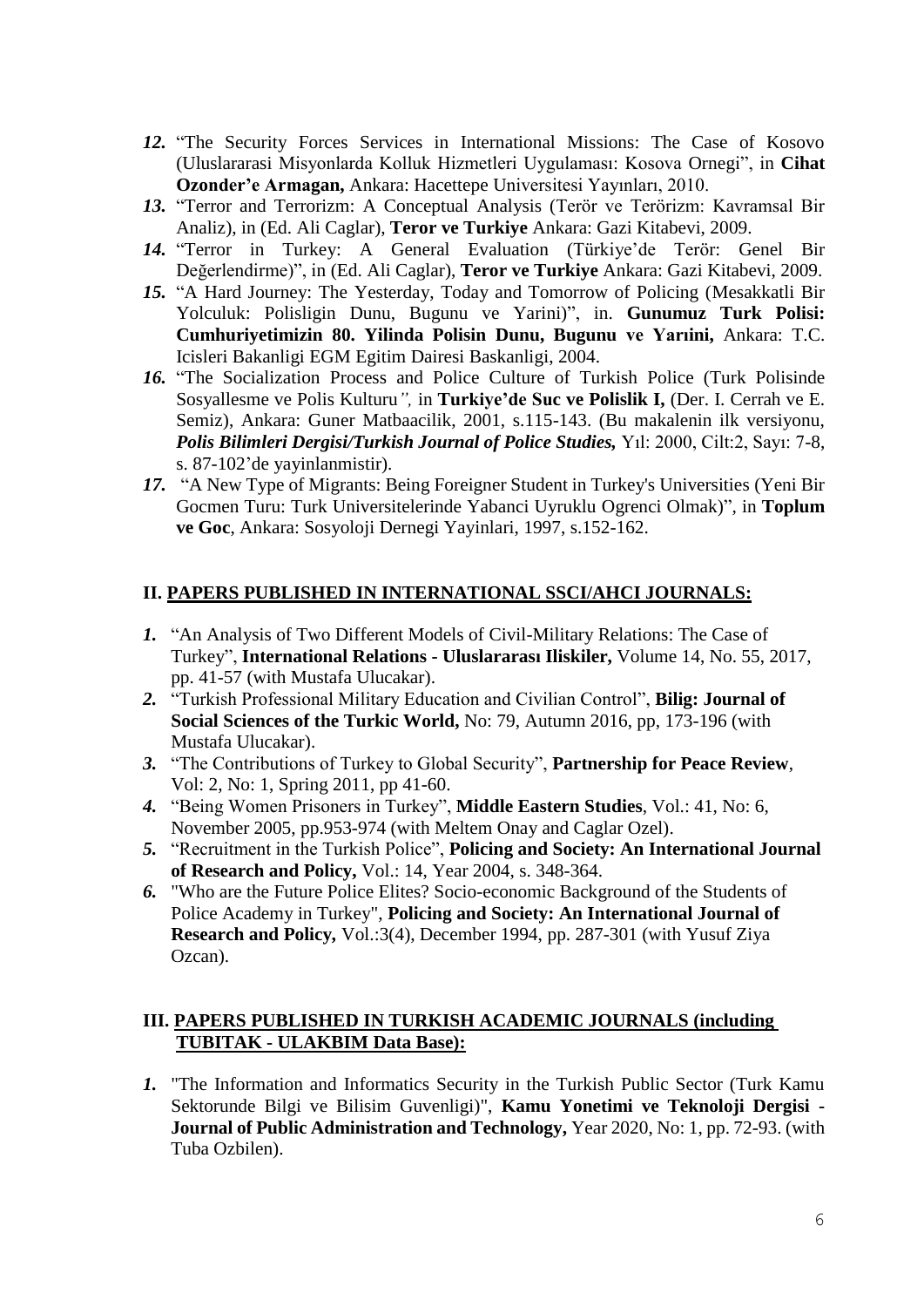- *2.* "Civilian Political Control, Social Movements and the Citizen Contribution to Turkish Civil-Military Relationships (Sivil Siyasi Kontrol, Toplumsal Hareketler ve Turk Sivil-Asker Iliskilerine Vatandaş Etkisi)", **Toros Universitesi IISBF Sosyal Bilimler Dergisi,** Yıl: 5, Sayi: 9, Aralik 2018, pp. 8 – 35, (with M. Ulucakar).
- *3.* "Testing Current Turkism Through the Lenses of Islam: The Turkish-Islamic Synthesis and the Aydinlar Ocagi (Gunumuz Turkculugunun Islamla Imtihani: Turk-Islam Sentezi ve Aydinlar Ocagi)" **Hacettepe Universitesi Turkiyat Arastirmalari Dergisi**, 2017 Bahar (26), pp. 120 – 140, (with M. Ulucakar).
- *4.* "The Rise of Extremism in the Global Arena (Kuresellesme Surecinde Asiriciligin Yukselisi)"*,* **Hacettepe Universitesi Hukuk Fakultesi Dergisi,** Haziran 2017**,** Cilt: 7, Sayı: 1, pp. 67-76.
- *5.* "Relationship Between Educational Level And Criminality: The Case of Turkish Security Organization (Eğitim Duzeyi ve Suc Iliskisi: Turk Emniyet Teskilati Ornegi)", **Hacettepe Universitesi IIBF Dergisi,** Aralık 2015, Cilt.: 33 No: 4. pp.113-134, (with E. Sünger ve E Balcıoğlu).
- *6.* "The Effects of Dams: The Case of Ceyhan-Aslantas Dam (Barajların Sosyal Etkileri: Ceyhan-Aslantas Baraji Ornegi)", **Sosyoloji Arastirmalari Dergisi/Journal of Sociological Research,** Yıl 2002. Sayi: 2, pp.47-104.
- *7.* "Women Prisoners in Turkey: The Cases of Izmir, Odemis and Mugla Prisons (Türkiye'de Kadin Mahkumlar: Izmir, Odemis ve Mugla Cezaevleri)", **Akademik Arastirmalar Dergisi/ Journal of Academic Studies,** Yıl: 2002. Vol.:4, Sayi:13, pp. 103-134, (with M. Onay).
- *8.* "Hizbullah at the Turkish National Press: A Content Analysis (Turk Ulusal Basininda Hizbullah: Bir Icerik Analizi)", **Sosyoloji Arastirmalari Dergisi/Journal of Sociological Research,** Yıl: 2001, Sayi:1, pp. 35-76.
- *9.* "The Turkish Political Elites: The Top Political Leaders from Ataturk to Demirel (Cumhuriyet'ten Gunumuze Turk Siyasi Liderleri: Ataturk'ten Demirel'e Ust Siyasi Elitler)", **Hacettepe Universitesi IIBF Dergisi,** Yıl: 2000, Cilt: 18, Sayi:2, pp.499- 514, (with A. Arslan).
- *10.* "The Socialization Process and Police Culture of Turkish Police *(*Turk Polisi'nde Sosyallesme ve Polis Kulturu)", **Polis Bilimleri Dergisi/Turkish Journal of Police Studies,** Yıl: 2000, Cilt:2, Sayi: 7-8, s.87-110. Bu makale, izin alinarak, aynıi zamanda su kitabin bir bolumu olarak da yayinlanmistir: **Turkiye'de Suc ve Polislik I,** (Eds. I. Cerrah ve Emin Semiz), Ankara: Guner Matbaacilik, Subat 2001.
- *11.* "The Problems of University Students Coming From Turkish States and Relative Communities (Turk Universitelerinde Ogrenim Goren Turk Cumhuriyetleri ve Akraba Topluluklari Ogrencilerinin Sorunlari)", **TODAIE Amme Idaresi Dergisi***.* Cilt: 32, Sayi: 4, Aralik 1999, pp.133-169.
- *12.* "Towards A Sociology of the Police", **Sosyoloji Arastirmalari Dergisi/Journal of Sociological Research,** Vol.: 2, No: 1-2, Autumn 1999, pp. 117-154.
- *13.* "The Emerging of Police and Policing (Polis ve Polisligin Ortaya Çikisi", **Polis Bilimleri Dergisi/Turkish Journal of Police Studies,** Cilt:1, Sayı: 4, Temmuz 1999, pp.121-132.
- *14.* "A Universal Virus: Corruption (Evrensel Bir Virüs: Yolsuzluk", **Strateji,** Sayı: 10, Yıl: 1999, s.121-140.
- *15.* "The Structural Characteristics of Terror Organizations in Turkey (Turkiye'deki Teror Orgutlerinin Yapisal Ozellikleri", **Strateji***,* Sayı: 9, Yil: 1998, pp. 121-159.
- *16.* "The Police Selection Process in the Turkish Police", **H.U. IIBF Dergisi***,* Vol.: 15, No:1, 1997, pp. 165-188.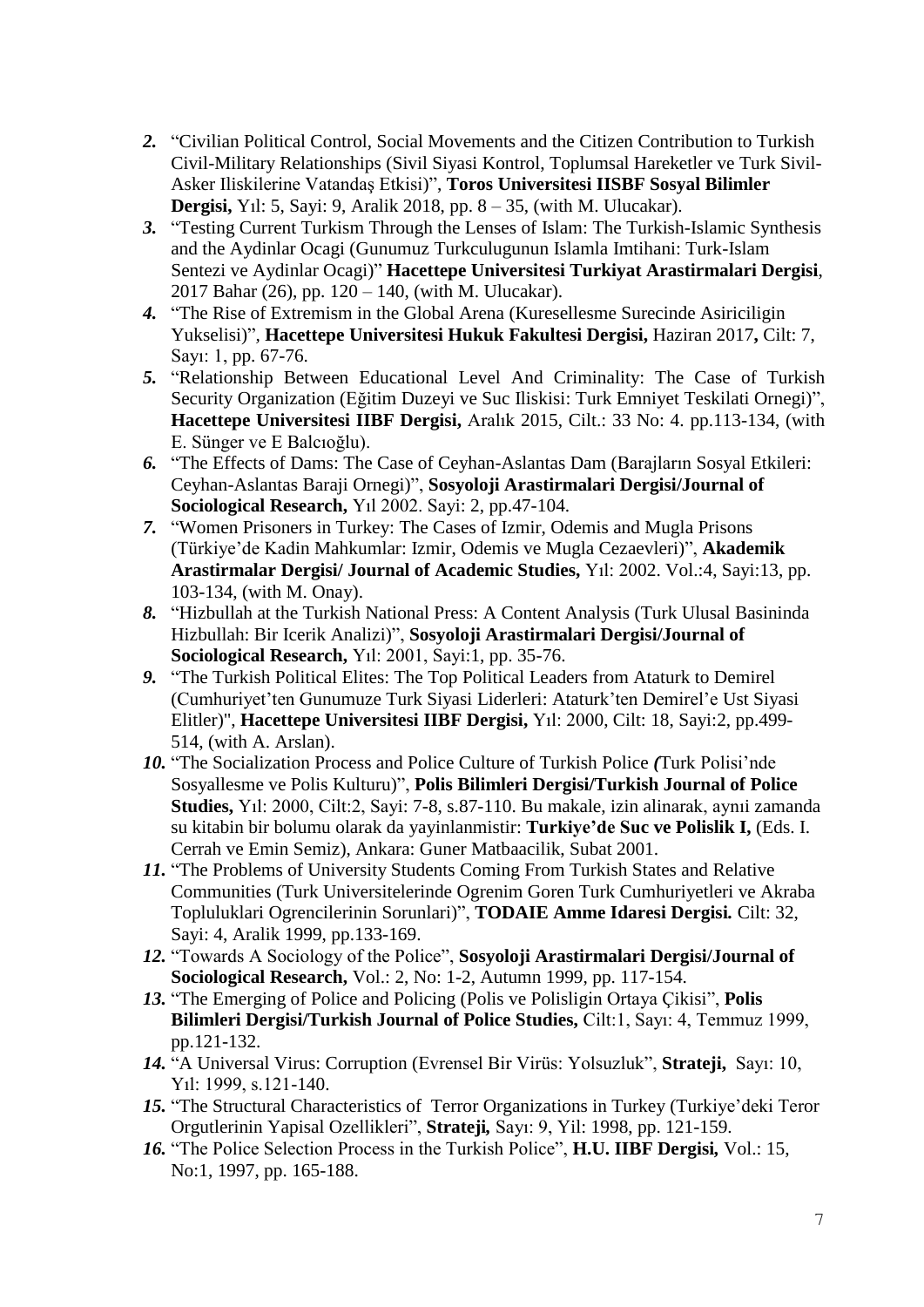- *17.* "Terror and Organization (Terör ve Örgütlenme)", **TODAIE Amme Idaresi Dergisi***.* Cilt: 30, Sayı:3, Eylul 1997, pp.119-133.
- *18.* "Policing in Turkey", **C.U. Sosyal Bilimler Dergisi,** No:18, December 1995. pp.165- 185.
- *19.* "The Socio-economical Background of Police Academy Students (Polis Akademisi Öğrencilerinin Sosyo-ekonomik Geçmişleri" (with Y. Ziya Ozcan ve Recep Gultekin ile birlikte), **I. U. Edebiyat Fakultesi Sosyoloji Dergisi,** Dizi:3, Sayi:2, 1991, pp. 221- 241.
- *20.* "A Survey on Criminality: The Case of Sivas Semi-Open Prisons for Men and Women (Sucluluk Ile Ilgili Uygulamali Bir Arastirma: Sivas Yari-Açik Kadin ve Erkek Cezaevi"*,* (with F. Kocacik), **C.U. Sosyal Bilimler Dergisi,** No:2, Haziran 1987, pp. 3-37.
- *21.* "The Social, Economical and Administrative Structures of Primitive Societies (Kabile Toplumunun Toplumsal, Ekonomik ve Yönetimsel Yapısı; Değişim Surecinde Bu Yapilarin Cermen ve Turkmen Kabileleri Ornekleriyle Aciklanmasi)", **4 Eylul Ortak Kitap,** No: 1*,* 1985, Sivas, pp.130-164.
- *22.* "An Essay on Problem Conceptualization (Sorun Kavramlastirmasina Iliskin Bir Yaklaşım Denemesi)", **C.U. Sosyal Bilimler Dergisi***,* No:3, Kasim 1984, pp.155-164.
- *23.* " The Talent of Sociological Thinking (Toplumbilimsel Düşün Yeteneği", **C.U. Sosyal Bilimler Dergisi***,* No:2, Haziran 1984, pp.169-176.

## **IV. THE PAPERS PRESENTED AT INTERNATIONAL SYMPOSIUM, CONGRESS AND WORKSHOPS:**

- *1.* Congress Openning Key Paper (18 May 2022) "Turkish Youth Research 2021", **World Youth Studies Conference – II,** (with T. Caglar) Hacettepe University Youth Research and Application Center and IKSAD Institute, Mehmet Akif Hall, Hacettepe University, 18-20 May 2022, Beytepe/Ankara/TURKIYE.
- *2.* Discussant and Commentator, "Transformation of Public Administration I (Kamu Yonetiminde Donusum 1 –", **KAYFOR 17,** 24-25 October 2019, Karamanoglu Mehmet Bey University, Karaman/TURKIYE.
- *3.* Discussant and Commentator, "Political Parties Siyasal Partiler", **KAYFOR 17,** 24-25 October 2019, Karamanoglu Mehmet Bey University, Karaman/TURKIYE.
- *4.* Discussant and Commentator, "Reassurance and Reengagement", **Istanbul Security Conference, 2019,** CONRAD Bosphorus Hotel Istanbul, 28-30 April 2019, Turkey.
- *5.* Key Speaker, "Smart Power and Perception Management in Globalization Era", **1st International Mediterranean and Mersin Symposium,** Mersin University Campus, 1 – 3 November 2018, Mersin / Turkey.
- *6.* Discussant and Commentator, "Turning Challenges into Opportunities", **Istanbul Security Conference, 2018,** CONRAD Bosphorus Hotel Istanbul, 06-09 May 2018, Turkey.
- *7.* "Rise of Extremism in the Globalization Arena", **Istanbul Security Conference 2017,**  CONRAD Bosphorus Hotel Istanbul, 07-09 May 2017, Turkey.
- *8.* "Challenges for Turkish Migrants in Germany, France and Switzerland", (with Turken Çaglar), **Turkish Migration Conference 2016,** Vienna University, Vienna, Republic of Austria, 15 – 17 July 2016.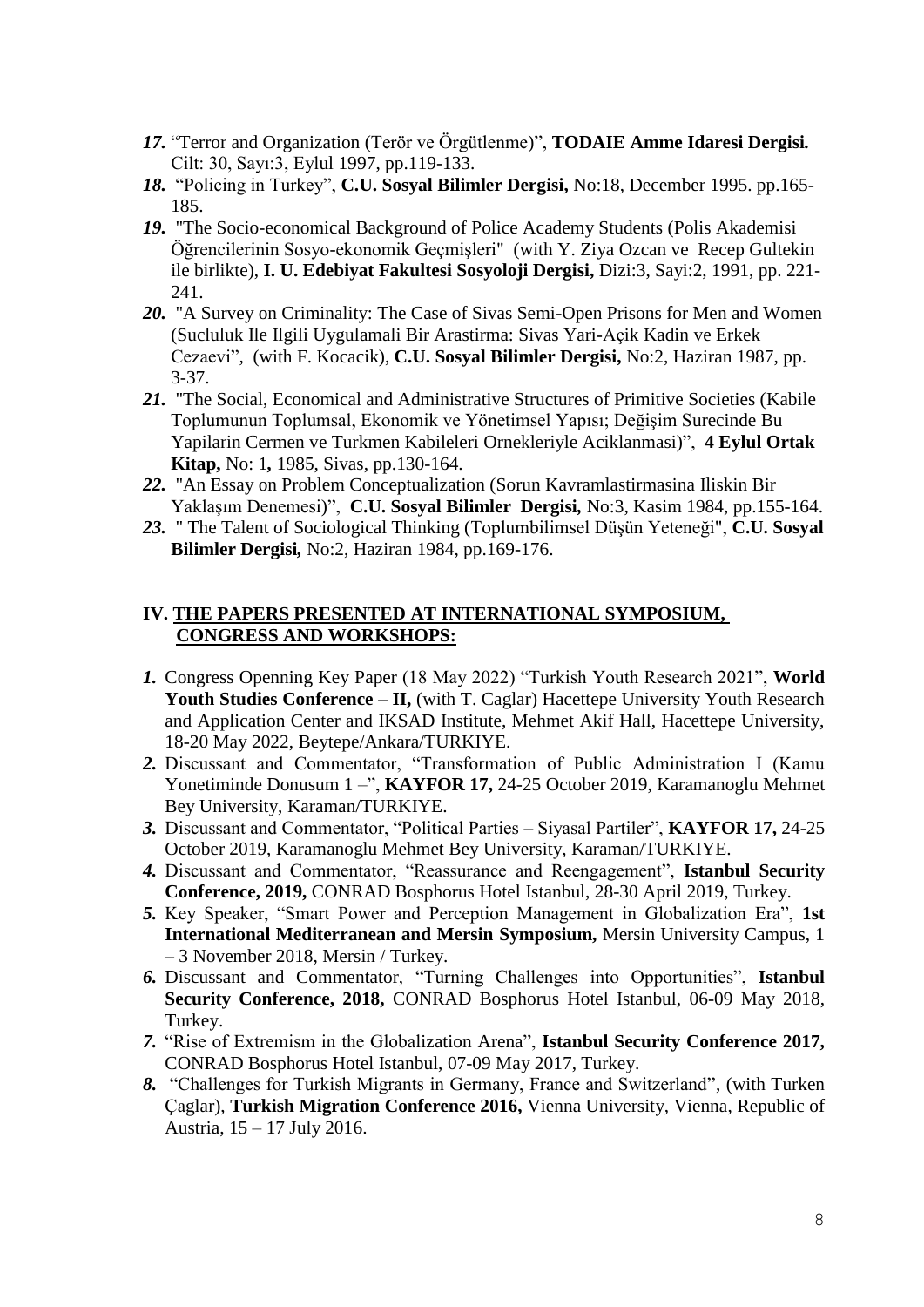- *9.* "A Comparative Study of Turkish Migrants in Germany, France and Switzerland", **Turkish Migration Conference 2015,** Charles University, Prague, Czech Republic, 25 – 27 June 2015. Prague / Czech Republic.
- *10.* Chair and Disscussant, "Europe in Turkish Migration Policy (Session 2A)", **Turkish Migration Conference 2015, Charles University, Prague, Czech Republic, 25 – 27 June** 2015, Prague / Czech Republic.
- *11.* Chair and Disscussant, "Politics and Migration (Session 7B)", **Turkish Migration Conference 2015,** Charles University, Prague, Czech Republic, 25 – 27 June 2015, Prague / Czech Republic.
- *12.* Openning Speech and Chair, "**The 5th Multinational Energy and Value Conference",**  Organized by CEVI, Hac Univ. Center for Energy Markets Research and Application and Kadir Has University, May 7-9, Istanbul, Turkey.
- *13.* Moderator and Discussant, "**The Forum for Social Work and Social Services in Turkey – Turkiye Sosyal Calisma ve Sosyal Hizmetler Forumu),** Organized by Dept. of Social Work, Hacettepe University, 19-21 April 2015, Ankara, Turkey.
- *14.* Opening Speech on **"4th Youth Meeting of Turkic World – 4. Geleneksel Turk Dunyasi Genclik Bulusmasi"**, 17-19 April 2015, Organized by Turk Dunyasi Parlamenterler Dernegi, Prizren, Kosova.
- *15.* Openning Speech, Chair and Discussant, **"Understanding Turkey: Past and Present",**  Organized by The Diplomatic Academy of Vietnam and Hacettepe University Strategical Research Center, The Diplomatic Academy of Vietnam, Hanoi, 4 February 2015.
- *16.* Opening Speech on **"Energy Security in Southeast Europe"**, 7-8 November 2014, Organized by Hacettepe University Center for Energy Markets Application and Research, Izmir, Turkey.
- *17.* Chair and Commentator, "Guvenlik Ozgurluk Iliskisi Security Liberty Relationship" in **Securing Liberty, Civilizing Security: A Workshop on the Liberty/Security Dilemma and its Implications on Security and Policing,** Organized by Turkish Police Academy and Raoul Wallenberg Institute (Sweeden), 17 - 18 October 2014, Ankara, Turkey.
- *18.* Opening Speech on **"Energy Networks and Energy Cooperation in Eastern Mediterranean"**, 02 May 2014, Organized by the Hacettepe University Energy Market Research and Application Center, Hacettepe University Mehmet Akif Ersoy Hall, Beytepe, Ankara, Turkey.
- *19.* "Human Rights Education for Public Officials", **International Conference on Human Rights Education in the Light of UNESCO's Resolutions and Data,** 17 – 18 April 2014, Ankara, Turkey.
- *20.* Chair and Commentator, "Hak Temelli Bir Cocuk Koruması ve Cocuk Koruma Sisteminde Sivil Toplumun Rolu" in **Social Work Symposium 2013,** (Sosyal Hizmet Sempozyumu 2013), Organized by Kocaeli University, 28-30 November 2013, Izmit, Turkey.
- *21.* Opening Speech on **"Lausanne and the Turkish Republic in the 90th Year"**, 13-15 November 2013, Organized by the Institute of Ataturk Princeples and Revolutions History, Hacettepe University, Beytepe, Ankara, Turkey.
- *22.* Opening Speech on "**Local Governance and Democracy in Europe and Turkey**", 21- 22 March 2013, Organized by Hacettepe University, Hacettepe University, Beytepe/Ankara, Turkey.
- *23.* Opening Speech on "World Economic Development Paradigm: Market and Beyond", **EURASIAN Forum on Social Sciences (EFSS 2012),** 18-21 October 2012, Azerbaijan State Economic University, Baku, Azerbaijan.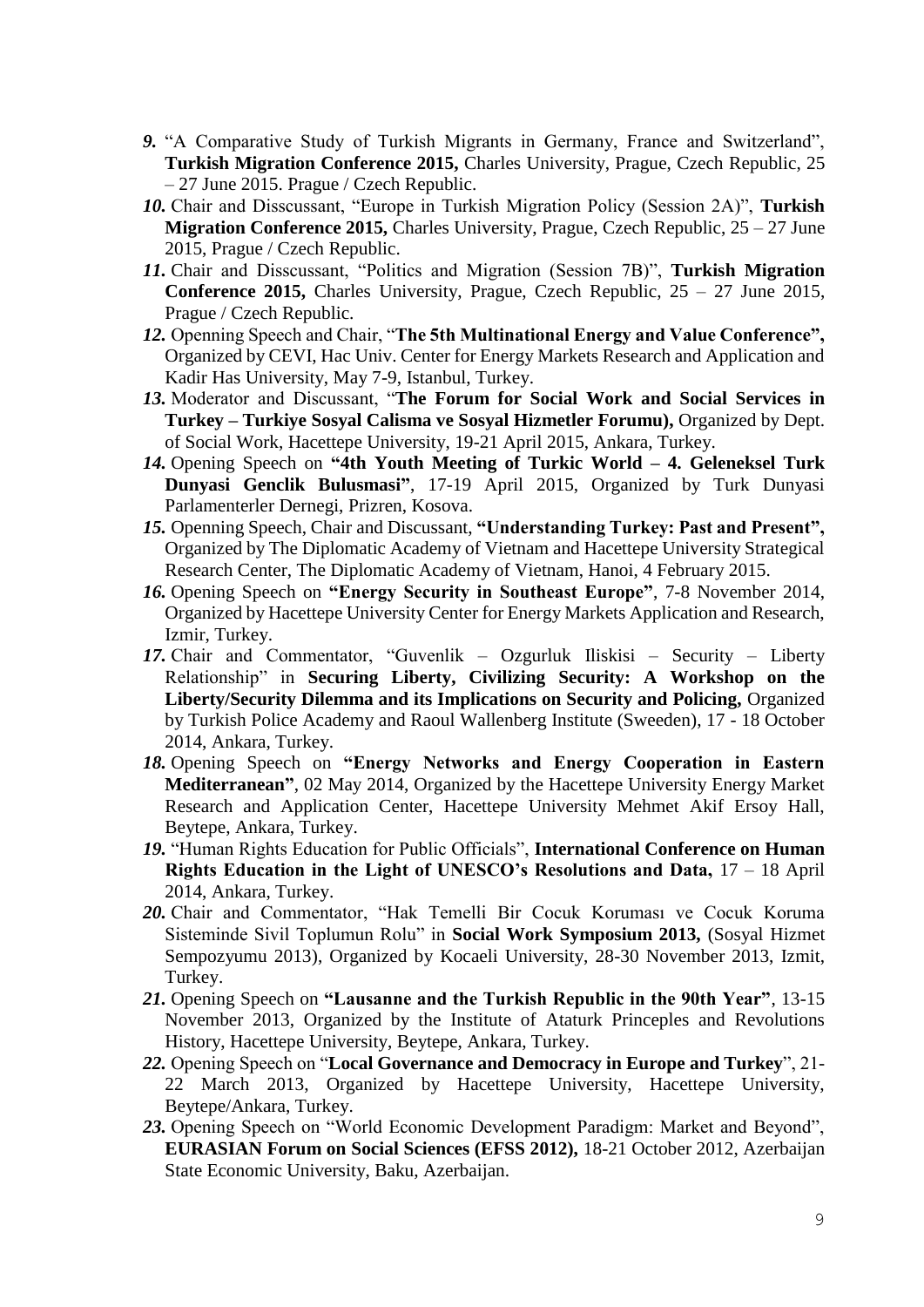- *24.* Opening Speech on "Balkan and Balkanization", **International Congress on Neighbourhood From War to Eternal Peace on the 100th Anniversary of The Balkan Wars.** 4-7 October 2012, Istanbul Gonen Hotel, Istanbul, Turkey.
- *25.* "Refugees in Turkey: Problems and Expectations", **Turkey's Experience with Urban Refugees: Modalities and Future Perspective,** The Third Academic Seminar, Organized by UNHCR, 15-16 May 2012, Bilgi University, Istanbul, Turkey.
- *26.* "Current Reflections from Satellite Cities in Turkey", Chair and Commentator, **Turkey's Historical Tradition of Asylum: Past Practice and Future Application in the Context of Developing Frameworks,** The Second Academic Seminar, Organized by UNHCR, 6-7 January 2011, Hilton Ankara/Turkey.
- *27.* "Alternative Approahes in Combatting Terrorism (Terörle Mücadelede Alternatif Yaklaşımlar", Chair and Commentator, **2nd International Symposium on Terrorism and Transnational Crime,** Organized by International Terrorism and Transnational Crimes Research Center, Police Academy, 7-9 December 2010, Antalya, Turkey.
- *28.* "Asylum and International Principles" in **Asylum, Forced Migration and Statelessness – Academic Network Seminar,** Organized by UNHCR, 3-4 December 2009, Ankara/Turkey.
- *29.* "Terrorism and Social Environment (Teror ve Sosyal Cevre)", **1st International Symposium on Terrorism and Transnational Crime,** Organized by International Terrorism and Transnational Cerimes Research Center, Police Academy, 13-15 November 2009, Antalya, Turkey.
- *30.* "The Security Services in Post-Conflict Missions: The Case of Kosovo", WISC World Second Global International Studies Conference, (with Ahu Sumbas) 22-27 July 2008, Lujibljana, Slovenia.
- *31.* "Preventive Policing Works on Youth Involvement in Terrorism: The Turkish Case", **Political Violence, Organized Crime, Terrorism and Youth,** Organized by Hacettepe University (Turkey), George Masion University (USA), Turkish Manas University (Kirgizistan) and NATO, Ankara, 13-14 September 2007.
- *32.* "Living with the Differences in Harmony: A Research on Political Attitudes in the Province of Antakya, Turkey", **Conflict, Citizenship and Civil Society,** 8th European Sociological Association's Congress of Sociology, Glasgow University, Scotland (UK), (with Ahu Sumbas), 03-06 September 2007.
- *33.* "Terrorism in Turkey", **Turkish Studies,** Organized by Department of Eurasia Studies, Uppsala University, National Defence College Conference Hall, Sweden, 4-6 May 2007.
- *34.* "Religion Based Terrorism in Turkey", **Anti-Terrorist Strategies: Comparing the Experiences of the U.S., Great Britain, France, Turkey, and Russia,** Organized by American University (USA), Nizhny Novgorod University (Russia) and NATO, American University, Washington DC, USA.3-7 May 2006.
- *35.* "Letf-Wing Terrorism in Turkey", **Social Dynamics of Global Terrorism and Prevention Policies,** Organized by NATO, Sociology Association of Turkey and General Directorate of Security of Turkey, Ankara, 6-7 April 2006.
- *36.* "Categories of Terrorism: Left-wing Terror Organizations", **Definition, Dimensions and Categories of Terrorism,** Organized by The Centre of Excellence Defence Against Terrorism, Ankara, 23-27 January 2006.
- *37.* "Terrorism and Terror Organizations in Turkey: An Overall Evaluation", **International Istanbul Conference on Democracy and Global Security,** Conrad Hotel, İstanbul, 9-11 June 2005.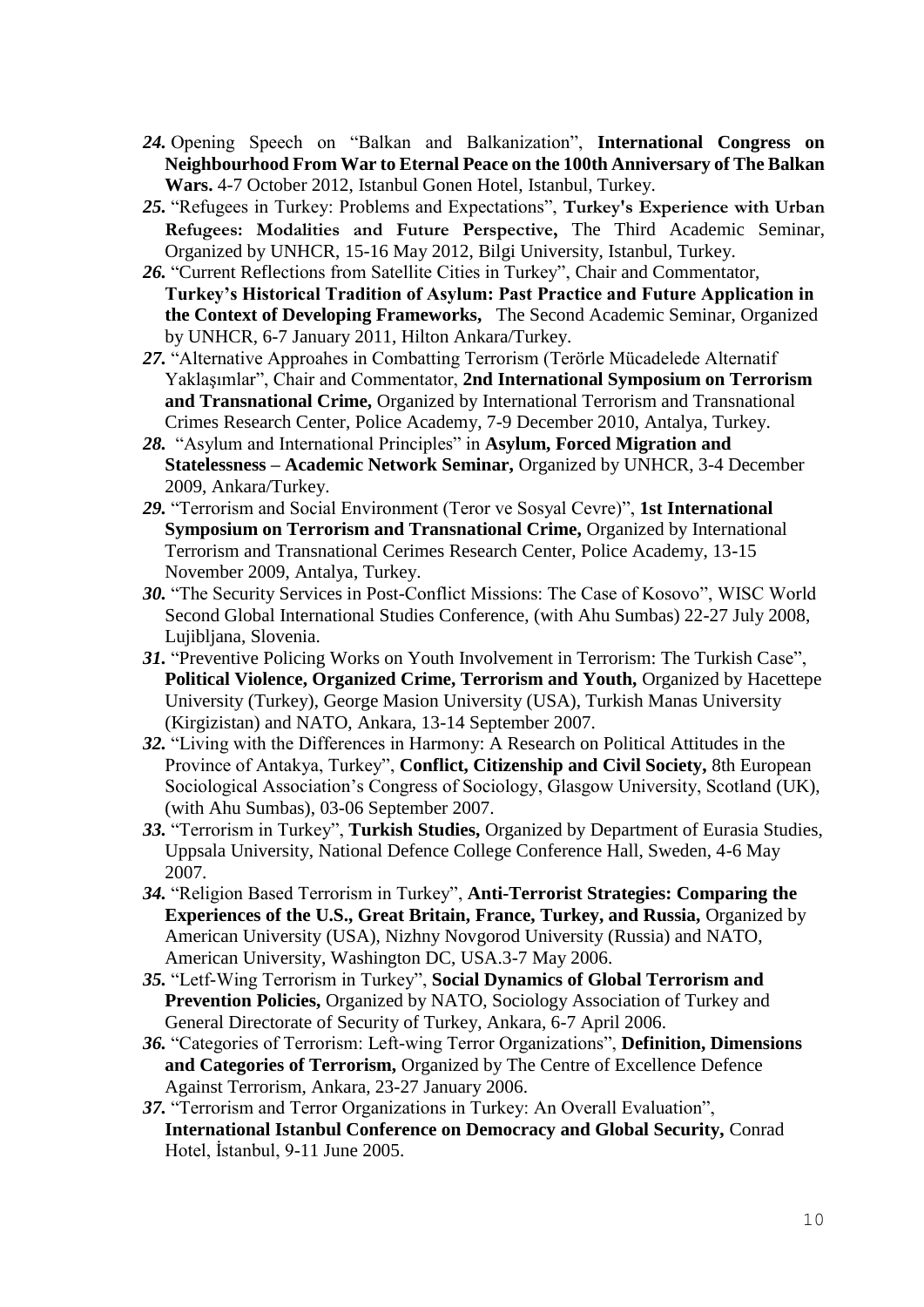- *38.* "The Prison Within Prison: A Research on Women Prisoners in Turkey", **British Sociological Association Annual Conference 2003 (Social Futures: Desire, Excess & Waste),** York University, UK, 11-13 April 2003.
- *39.* "Terror and Turkey: An Overall Review", **The 1st International Symposium on the Peace and Security in the East and South Eastern Anatolia,** Firat University, Elazig, 27-29 March 2000.
- *40.* "Terrorism and Terror Organizations in Turkey", **International Conference on Migration, Cultural Conflict and Crime,** 6-7 July 1999, Israel.
- *41.* "The Selection Process of the Turkish Police Force", **Crime and Social Research, The Nottingham Trend University, (U.K),** 22-23 September 1997.
- *42.* "Who are the Turkish Police? A Socio-economic Perspective", *European Association of Turkish Academics (EATA) London Seminars***,** London School of Economics and Political Sciences (UK), 30 May 1993.
- *43.* "Researching Recruitment, Occupational Consciousness and Professionalism in the Turkish Police", *Socio-Legal Postgraduate Conference,* University of Sheffield (UK), 16-18 December 1991.

## **V. THE PAPERS PRESENTED AT NATIONAL SYMPOSIUM, CONGRESS AND WORKSHOPS:**

### *a) Papers*

- *1.* Moderator, "The Workshop of Basic Mediation Education (Arabuluculuk Temel Egitimi Calistayi)", **Ministry of Justice - Adalet Bakanligi,** 13-14 February 2020, Hakimevi, Ankara, TURKEY.
- *2.* "The Technics of Problem Solving and Decision Making (Problem Cozme ve Karar Verme Teknikleri)", **2019 Air Force Staff Workshop, (2019 Yili Hava Kuvvetleri Komutanligi Ucak Sistemleri Koordinasyon Calistayi), Calistay (Workshop),** 14 February 2019, The Chairship of Air Force Logistics (Hava Kuvvetleri Lojistik Baskanligi), Ankara.
- *3.* "Cybernetics and Surveillance Society (Sibernetik Kentlesme ve Kontrol Toplumu)", **Akilli Kentler, KAYTEK: 2. Kamu Yonetimi ve Teknoloji Zirvesi,** 14-16 Aralik 2018, Belek/Antalya.
- *4.* Workshop Moderator: "Smart Cities: Cybernetics and Surveillance Society (Akilli Kentler: Sibernetik Kentlesme ve Kontrol Toplumu)", **Calistay (Workshop), KAYTEK: 2. Kamu Yonetimi ve Teknoloji Zirvesi,** 14-16 Aralik 2018, Belek/Antalya.
- *5.* "Bodybuildizm in Biopolitic Perspective: The Case of Karaman (Biyopolitik Perspektifte Bodybuildizm: Karaman Ornegi)" ( with Taylan Can Doganay), **Yerel Kalkinma ve Siyasal – Toplumsal Donusum Baglaminda Kent ve Cevre Yonetimi Sempozyumu**, **III. KENTFOR,** 7-9 Eylul 2018, Karamanoglu Mehmet Bey Universitesi, Karaman.
- *6.* Chair and Discussant: **Gender Session (Toplumsal Cinsiyet Oturumu),** "Yerel Kalkinma ve Siyasal – Toplumsal Donusum Baglaminda Kent ve Cevre Yonetimi Sempozyumu", **III. KENTFOR,** 7-9 Eylul 2018, Karamanoglu Mehmet Bey Universitesi, Karaman.
- *7.* Chair and Discussant: "Iran, Turkey and Diversity: Oportunities and Collaboration Capacity (Iran, Turkiye ve Bolgedeki Cesitlilik: Firsatlar ve Isbirligi Kapasitesi, **Uluslararasi Kulturel Diyalog Forumu,** Duzenleme: Hacettepe Universitesi Siyaset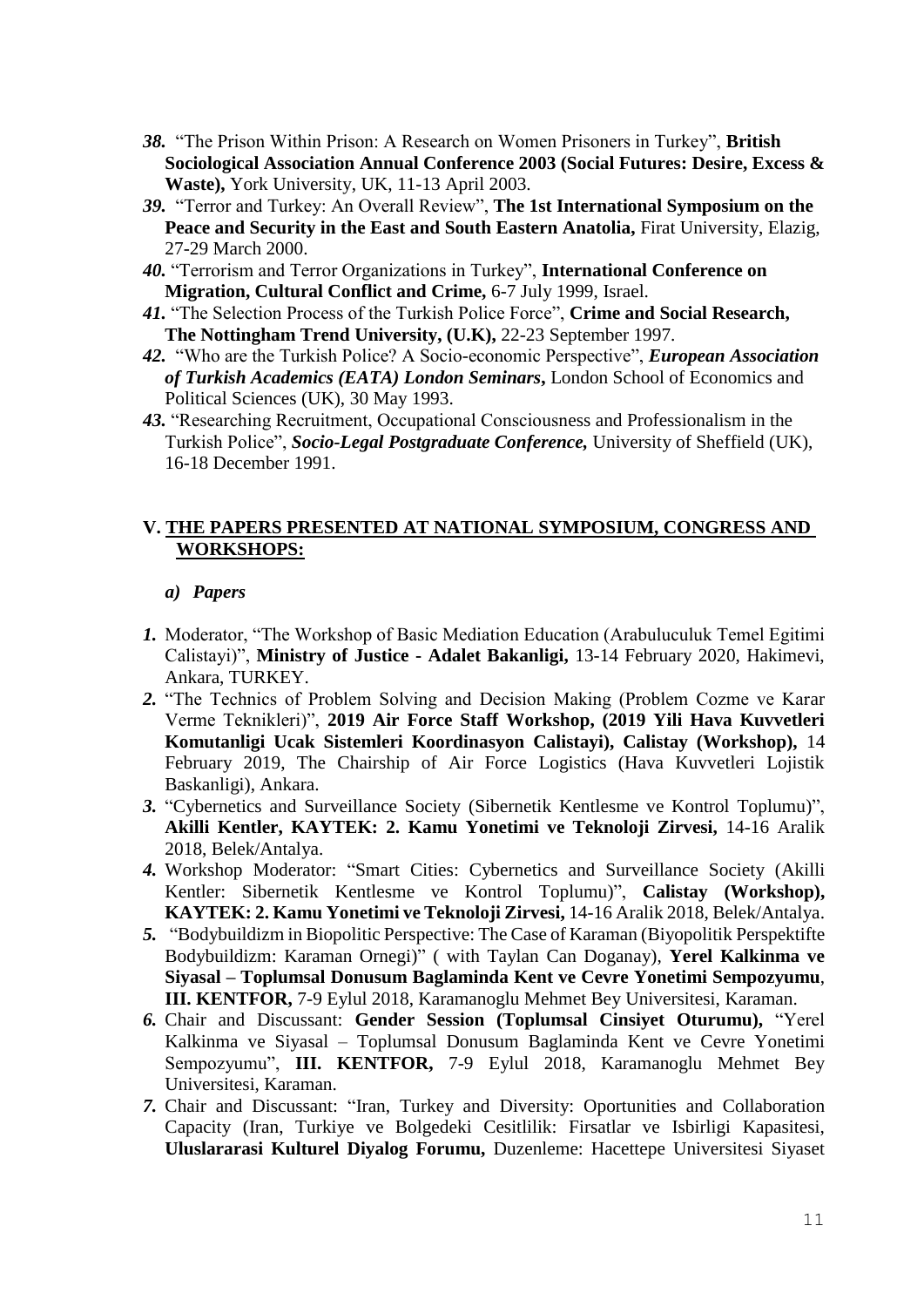Bilimi ve Kamu Yonetimi Toplulugu, Iran Kultur Ataseligi, Iranoloji Dernegi, 25-26 Aralik 2017, MAE Salonu, Beytepe Kampusu/Ankara.

- *8.* Discussant: "Border Security and Migration Administration (Sınır Guvenligi ve Goc Yonetimi", **Il Yonetimi Kapasitesinin Gelistirilmesi Sempozyumu,** Duzenleme: TC Icisleri Bakanligi ve Hacettepe Universitesi, 2-3 Aralik 2017, Sheraton Hotel, Istanbul.
- *9.* Discussant Workshop: "Developing Public Relations of Governorship Administration (Valilik ve Kaymakamliklarin Halkla Iliskilerinin Gelistirilmesi)", **Il Yonetimi Kapasitesinin Gelistirilmesi Sempozyumu,** Duzenleme: TC Icisleri Bakanligi ve Hacettepe Universitesi, 2-3 Aralik 2017, Sheraton Hotel, Istanbul.
- *10.* "Population, Social Change, Transformation and Priorities in Turkey (Turkiye'de Nufus, Sosyal Degisim, Donusum ve Oncelikler", **II. KENTFOR: Sanayilesme ve Goc Kiskacinda Kent ve Cevre Yonetimi,** Duzenleme: Hacettepe Univ., Beykoz Univ. and Tekirdag Belediyesi, 11-12 Agustos 2017, Ramada Hotel, Tekirdag.
- *11.* "Identity and Belongingness of Turkish Migrants in Europe (Avrupa'daki Turkiye Kokenli Gocmenlerde Kimlik ve Aidiyet)", **VIII. Ulusal Sosyoloji Kongresi**, 1-3 Aralık 2016, Middle East Technical University, Ankara.
- *12.* Chair and Discussant: "Turkish Migrants (Turkiyeli Gocmenler)", **VIII. Ulusal Sosyoloji Kongresi**, 1-3 Aralık 2016, Middle East Technical University, Ankara.
- *13.* Chair and Discussant: "Social Work Organizations", **Social Work Symposium 2015,**  Organized by Celal Bayar University Department of Social Work, 26-28 November 2015, Manisa, Turkey.
- *14.* Openning Speech, "**The 6th Biological Anthropology Symposium",** Organized by Anthropology Department, Hacettepe University, Tugrul Inal Hall, Beytepe, October 26- 29, Ankara, Turkey.
- *15.* Chair and Discussant: "Being Human and Forced Marriages (Insan Olmak ve Zorla Evlilikler)", "**Aile Ici Siddet ve Kadin Sempozyumu" (Domestic Violence and Women Symposium)**, Organized by H.U. Family Services Practice and Research Center (FSPC), Hacettepe University, 6 March 2014, Beytepe, Ankara, Turkey.
- *16.* Chair and Discussant: "Integration of Different Migrants in Turkey (Turkiye'de Uyum ve Farkli Gocmen Gruplarinin Uyum Pratikleri") in **Goc Yonetimi ve Uyum Calistayi" (Migration Management and Integration Workshop)**, Organized by The General Directorate of Migration, Ministry of Interior and Int. Org. of Migration, 12 December 2013, Ankara, Turkey.
- 17. "The Effects of Globalization to Turkey (Kuresellesmenin Turkiye've Etkileri)", 28 January 2011,18. Adalet ve Demokrasi Haftası 24-31 Ocak 2011 (18th The Week of Justice and Democracy), Yenimahalle Belediyesi Kultur Merkezi, Ankara.
- *18.* "Toplumsal Sorunlara Bilimsel Yaklasim", (A Scientific Approach to Social Problems), 21 Nisan 2010, Mersin, Mersin Universitesi II. Sosyoloji Gunleri (Mersin University 2nd. Sociology Days), 21-22 Nisan 2010, Mersin.
- *19.* "Globalization and Turkey"), 22 April 2010, Mersin, Mersin Universitesi II. Sosyoloji Gunleri (Mersin University 2nd Sosciology Days), 21-22 Nisan 2010, Mersin.
- 20. **The Socio-cultural Problems of Cities which Received the highest Migration from the** East and South East Anatolian Regions of Turkey in the last 20 Years (Dogu ve Guneydogu Anadolu Bolgelerinden En fazla Goc Alan Illerin Sosyo-Kulturel Problemleri", **Cocuklar, Gencler ve Teror (Children, Youth and Terror),** Polis Egitim ve Kongre Merkezi, 13-15 Ocak 2010, Merter/Istanbul.
- *21.* "Terror and Turkey: A General Evaluation (Turkiye ve Teror: Genel Bir Bakis)", **Teror ve Turkiye (Sempozyum),** Hacettepe Universitesi Stratejik Arastirma Merkezi, Kultur Merkezi Kirmizi Salon, 20 Aralık 2006, Ankara.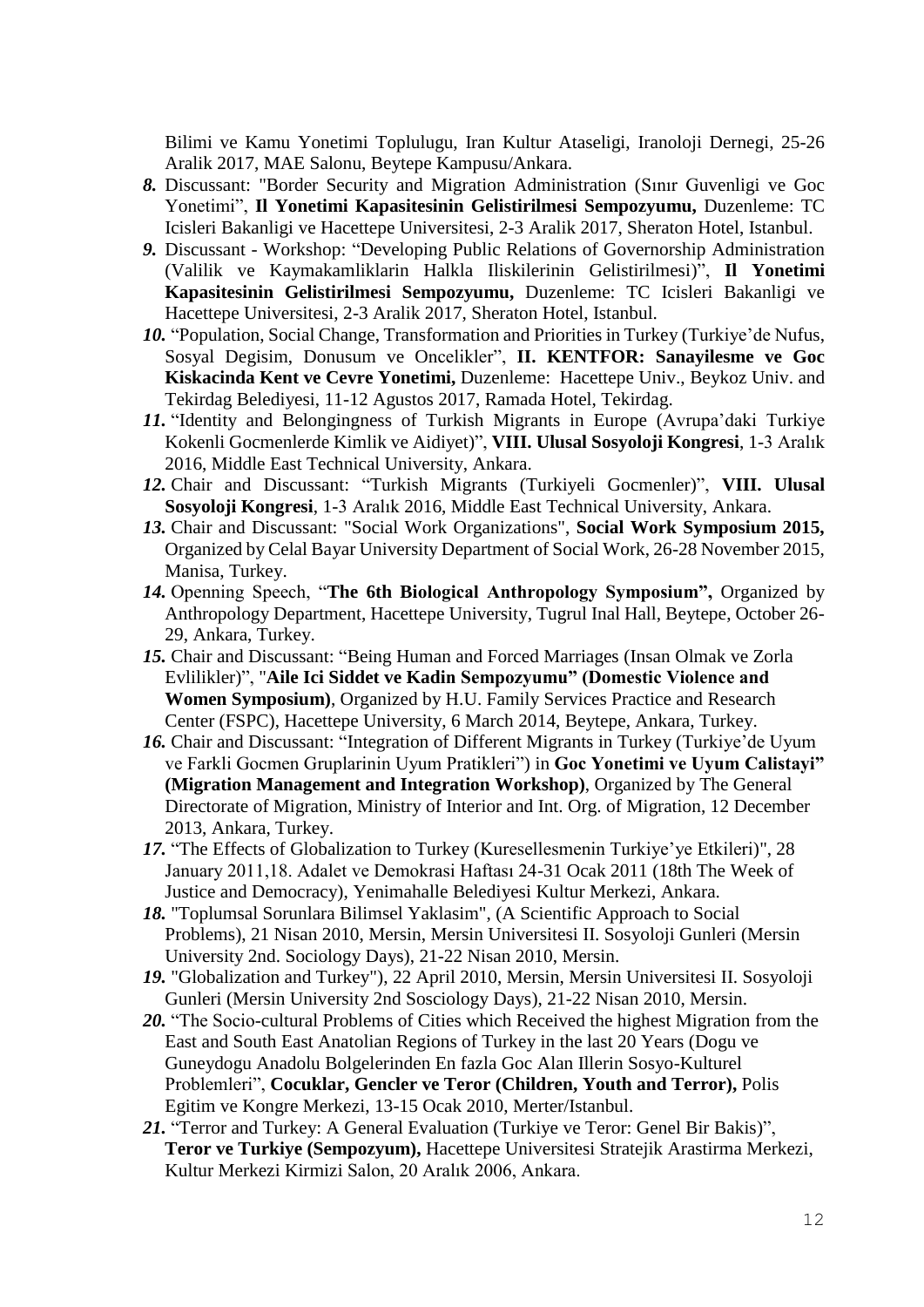- *22.* "Terror in Turkey: Religion Based Terror Organizations (Turkiye'de Teror: Din Temelli Teror Orgutleri", **V. Ulusal Sosyoloji Kongresi,** Inonu Universitesi, Malatya, 19-23 Eylül 2006.
- *23.* "The Priviliged Bureaucrats: The Inequalities Created by Turkish Public Administration System (Ayricalikli Burokratlar: Turk Kamu Yonetimi Sisteminin Yol Actigi Esitsizlikler)", **IV. Ulusal Sosyoloji Kongresi,** Cumhuriyet Universitesi, Sivas. 16-18 Ekim 2003.
- *24.* "The Turkish Police Culture (Turk Polis Kulturu)", **III. Ulusal Sosyoloji Kongresi,** Anadolu Universitesi, 2-4 Kasım 2000, Eskisehir.
- *25.* "Re-settlement Projects (Yeniden Yerleşim Projeleri)", **Çalışma Grubu (Workshop)** (with Birsen Gokce), **III. Ulusal Sosyoloji Kongresi,** 2-4 Kasım 2000, Anadolu Universitesi, Eskisehir.
- *26.* "The Socialization of the Turkish police (Turk Polisi'nde Sosyallesme)", **21. Yuzyılda Polisin Egitimi Sempozyumu",** Dedeman Oteli, 25-27 Ekim 2000, Ankara.
- *27.* "The Social Effects of Dams: Gains and Losses (Barajların Sosyal Etkileri: Kayiplar ve Kazanclar)", **Turkiye Sorunlarina Cozum Konferansi -III,** Ankara Universitesi, Ankara, 25-27 Ocak 2000.
- *28.* "The Structural Characteristics of Terror Organizations in Turkey (Turkiye'deki Teror Orgutlerinin Yapısal Ozellikleri)", **Turkiye Sorunlarina Cozum Konferansi -I,** 24-27 Aralık 1997, Milli Kütüphane, Ankara.
- *29.* "A New Type of Migrants: Being Foreign Student in the Turkish Univerities (Yeni Bir Gocmen Turu: Turk Universitelerinde Yabanci Uyruklu Ogrenci Olmak)", **II. Ulusal Sosyoloji Kongresi (Toplum ve Goc),** Mersin, 20-22 Kasım 1996.

## *b) Seminars, Conferences ve Panel Discussions*

- *1.* "Smart Power and Perception Management (Akilli Guc ve Algi Yonetimi)", **Conference,** Organized by **TUSATBILIG Turkbilim Sanaltayı,** 18 September 2021, Zoom, Ankara.
- *2.* "Smart Power and Perception Management (Akilli Guc ve Algi Yonetimi)", **Conference,** Organized by **Politik Psikoloji Dernegi – The Association of Political Psychology –**Midi Hotel, 11 January 2018, Ankara.
- *3.* "Problem Solving and Decision Making (Problem Cozme ve Karar Verme)", **Education Seminar,** Organized by **Savunma Sanayi ve Teknoloji** *Egitim* **Merkezi (***SATEM***)**, Milli Savunma Bakanligi – Ministry of National Defence, 14.06.2017 and 12.02.2018.
- *4.* "e-Democracy (e-Demokrasi)", **I. Kamu Yonetimi ve Teknoloji Calistayi, Seminar,**  Organized by Hacettepe University Dept. of Political Science and Public Administration, Alanya Dreams Hotel, 12-14 May 2017.
- *5.* "Population and Future: Social Change, Transformation and Priorities (Nufus ve Gelecek: Sosyal Degisim, Donusum ve Oncelikler)"- **Conference**, Organized by The Institute of Futurism Researches, **I. Futurism Semineri,** ATO Meclis Salonu, 29.04.2016.
- *6.* "Negotiation Technics and Negotiation Management (Muzakere Teknikleri ve Muzakere Yonetimi)", **Hukuk Uyusmazliklarinda Arabuluculuk Egitimi, Education Seminar,** Organized by Faculty of Law, Hacettepe University, 4, 18 February 2016 – 3 March 2016, Ankara.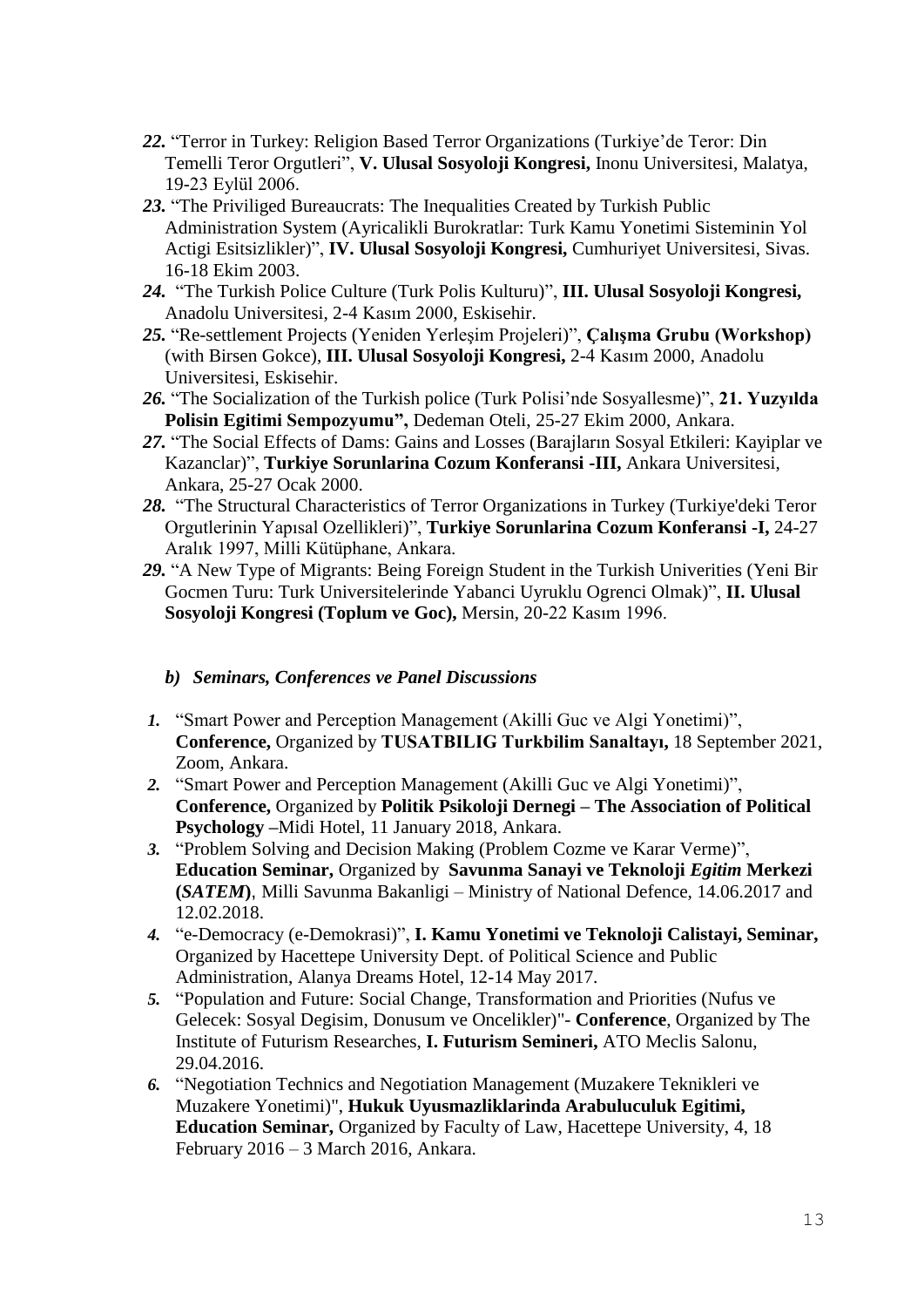- *7.* "Smart Power and Perception Management", **Conference,** Organized by The Department of Political Science and Public Administration of Hacettepe University, Mehmet Akif Hall, 09 April 2015, Ankara, Turkey.
- *8.* "Smart Power, Perception Management and Public Diplomacy", **The Certificate Program of 'Public Diplomacy",** Organized by The Strategical Research Center of Baskent University, 12 April 2014, Ankara, Turkey.
- *9.* "Smart Power and Perception Management", **Conference, Governer's Training Program,** Organized by The Ministry of Interior Affairs, 09 April 2014, The Education Center of Ministry of Interior Affairs, Yenimahalle, Ankara, Turkey.
- *10.* "Negotiation Technics and Negotiation Management (Muzakere Teknikleri ve Muzakere Yonetimi)", **Hukuk Uyusmazliklarinda Arabuluculuk Egitimi, Education Seminar,** Organized by Faculty of Law, Hacettepe University, 25, 28 March 2014, Ankara.
- *11.* "Negotiation Technics and Negotiation Management (Muzakere Teknikleri ve Muzakere Yonetimi)", **Hukuk Uyusmazliklarinda Arabuluculuk Egitimi, Education Seminar,** Organized by Faculty of Law, Hacettepe University, 23 February 2014, Gaziantep.
- *12.* "Smart Power Perception (Eski bir Kavramdan Yeni bir Konsepte Gecis Surecinde Akilli Guc Algilama Yonetimi)", **Education Seminar, The Certificate Program of 'Perception Management,** Organized by The Near East Institute, Near East University, 01 February 2014, Nicosia, The Turkish Requblic of NC, Cyprus.
- *13.* "An Investigation of Perception Concept (Algi Kavraminin Uygulamalarla Incelenmesi)", **The Certificate Program of 'Perception Management, Education Seminar**, Organized by The Near East Institute, Near East University, 01 February 2014, Nicosia, The Turkish Requblic of NC, Cyprus.
- *14.* "Smart Power and Perception Management", **Conference, Governer's Training Program,** Organized by The Ministry of Interior Affairs, 19 November 2013, The Education Center of Ministry of Interior Affairs, Yenimahalle, Ankara, Turkey.
- *15.* "Perception Management and Intelligent Power in International Relations", **Conference,** Organized by Diplomacy Club, Bilkent University, 16 April 2013, Bilkent University, Ankara, Turkey.
- *16.* "Smart Power and Perception Management", **The Certificate Program of 'Perception Management", Education Seminar,** Organized by The Strategical Research Center of Baskent University, 13 April 2013, Ankara, Turkey.
- *17.* "The Problems Based on Urbanization, Industrialization and Terrorism in Turkey", **Conference, Governer's Training Program, Term 98.** Organized by The Ministry of Interior Affairs, 15 February 2013, The Education Center of Ministry of Interior Affairs, Yenimahalle, Ankara, Turkey.
- *18.* "Migration Researches in Turkey", **Academic Seminar on Migration and Refugee Issues: Future Perspectives Concerning Migration Researches and Migration Research Centers**. Organized by The Bureau of Refugee and Migration, The Ministry of Interior Affairs, 16 October 2012, Dedeman Hotel, Ankara, Turkey.
- *19.* "Perception Management", **Perception Management Seminar Programme**, Organized by: Bahcesehir University Strategical Research Center (BUSAM) and International Cyprus University, 3-4 May 2012, Lefkose, Cyprus.
- *20.* "Smart Power and Perception Management", **Perception Management Seminar Programme**, Organized by: Bahcesehir University Strategical Research Center (BUSAM), 17 December 2011, Bahçesehir University, Istanbul.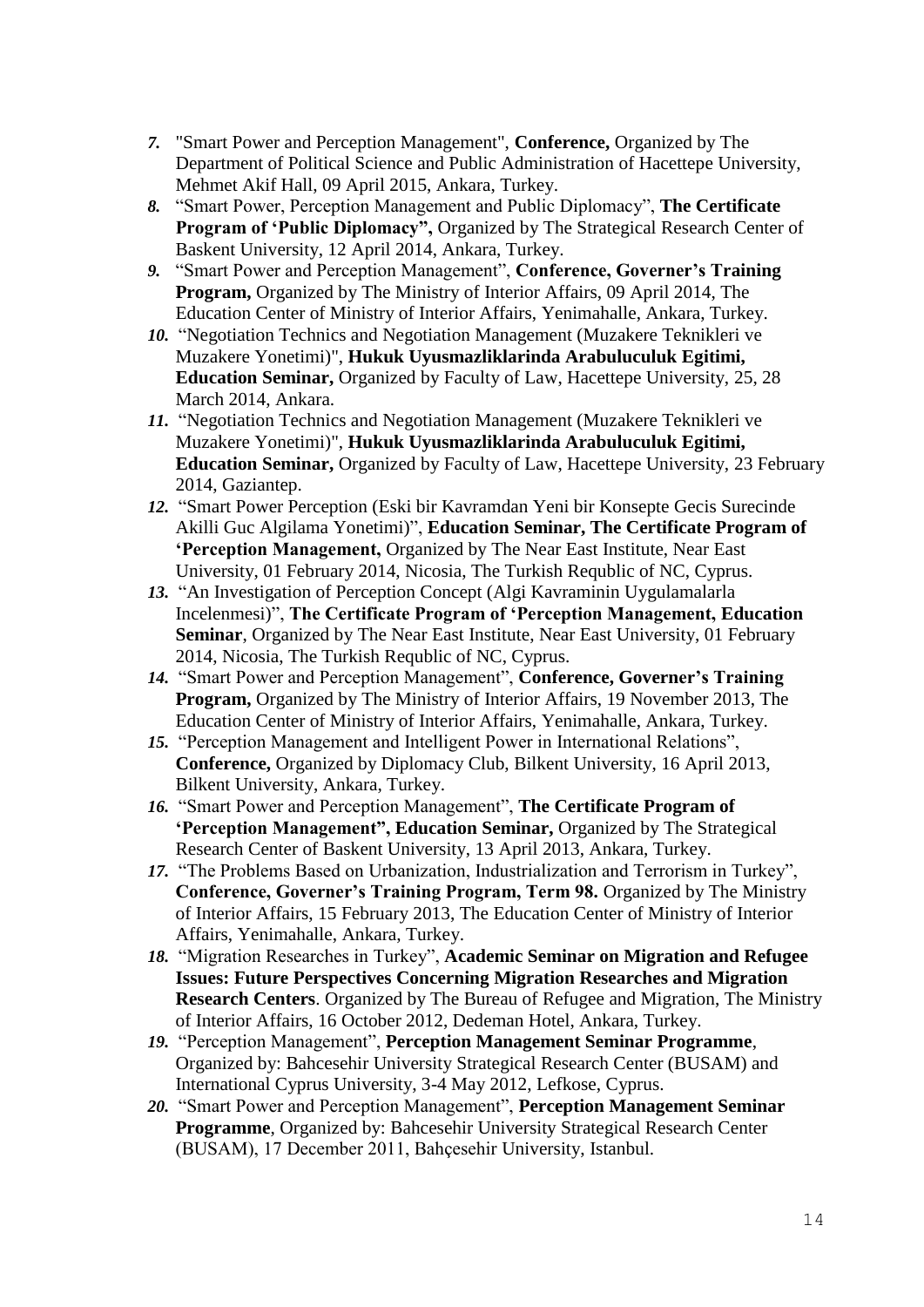- *21.* "Turkish-German Security Dialogue (Turk-Alman Guvenlik Diyalogu)", **4th Workshop,** Organized by: Bahcesehir University, Strategical Research Center (BUSAM) and Konrad Adenauer Stiftung, Swissotel, Ankara, 18-19 April 2011.
- *22.* "Globalization and Turkey (Kuresellesme ve Turkiye)", **Conference, The Commandership of Jandarma Schools**, 31 March 2011, Jandarma Schools, Beytepe, Ankara.
- *23.* "Conflict Resolution: The Concept and Process (Uzlasmazliklarin Cozumu: Kavram ve Surec)", Stratejik Iletisim ve Algi Yonetimi (Strategical Communication and Perception Management", **Conference,** Political Psychology Association, Ankara University, 21.01.2011, Ankara/TURKEY.
- *24.* "Mass Media (Kitle Iletisim Araclari)", **Secim 2011 (Election 2011), Education Seminar,** Temel Strateji A.S., 9 January 2011, Ankara.
- *25.* "Turkish-German Security Dialogue: The Dimensions of Security Politics of Recent Developments in Iran from the Turkish – German's Point of View (Turk-Alman Guvenlik Diyalogu: Turk ve Alman Bakis Acisindan Iran'daki Gelisimin Guvenlik Politikası Boyutlari)", **3rd Workshop,** Organized by: Bahcesehir University, Strategical Research Center (BUSAM) and Konrad Adenauer Stiftung, Swissotel, Ankara, 17-18 May 2010.
- *26.* "Change Management (Degisim Yonetimi)", **Education Seminars,** Capacity Building of Ministry of National Education – MEBGEP, **EU Project**, December 2009, Konya, Izmir, Istanbul / TURKEY.
- *27.* "Turkish-German Security Dialogue: The New Security Policy of NATO (Turk-Alman Guvenlik Diyalogu: NATO'nun Yeni Guvenlik Siyaseti", **2nd Workshop,** Organized by: Bahcesehir University, Strategical Research Center (BUSAM) and Konrad Adenauer Stiftung, Swissotel, Ankara, March 2009.
- *28.* "Time and Information Management (Zaman ve Bilgi Yonetimi)", **Education Seminars,** Capacity Building of Ministry of National Education – MEBGEP, **EU Project**, April – June 2009, Trabzon, Samsun, Erzincan, Kusadasi, Eskisehir, Mersin / TURKEY.
- *29.* "Globalization and Changes in Social Values (Kureselleşme ve Degisen Toplumsal Degerler)", **Conference,** Cyprus International University, 31.05.2009, Lefkosa/TRNC.
- *30.* "Globalization and Turkey (Kuresellesme ve Turkiye)", **Conference,** Political Psychology Association, Gazi University, 12.04.2009, Ankara/TURKEY.
- *31.* "Globalization and the Crisis of Social Identity (Kuresellesme ve Toplumsal Kimlik Krizi)", **Conference,** Political Psychology Association, Ankara University, 12.07.2008, Ankara/TURKEY.
- *32.* "Conflict Resolution (Uzlasmazliklarin Cozumu)", **Conference,** Political Psychology Association, Ankara University, 05.07.2009, Ankara/TURKEY.
- *33.* "Research and Thesis Writing (Bilimsel Araştırma ve Tez Hazırlama)", **Education Seminar,** Hazine Müsteşarlığı (Finance Undersecretariat), Ankara, 02 – 09 Mayıs 2008.
- *34.* "Turkish-German Security Dialogue: A Jeostrategical Look to Turkey (Turk-Alman Guvenlik Diyalogu: Turkiye'ye Jeostratejik Bir Bakis) ", **1st Workshop,** Organized by: Bahcesehir University, Strategical Research Center (BUSAM) and Konrad Adenauer Stiftung, Swissotel, Ankara, 25 June 2008.
- *35.* "Media and Security (Kitle Iletisim ve Guvenlik)", *(Lecture – 4 hours),* **I.ci Donem Ust Duzey Yonetici Egitimi** (Ist Higher Level Administrators' Education)**, T.C. Kara Harp Okulu Savunma Bilimleri Enstitusu** (Organized by Institute of Defence Sciences, Military Academy of T.R.), 30 October 2007, Ankara/TURKEY.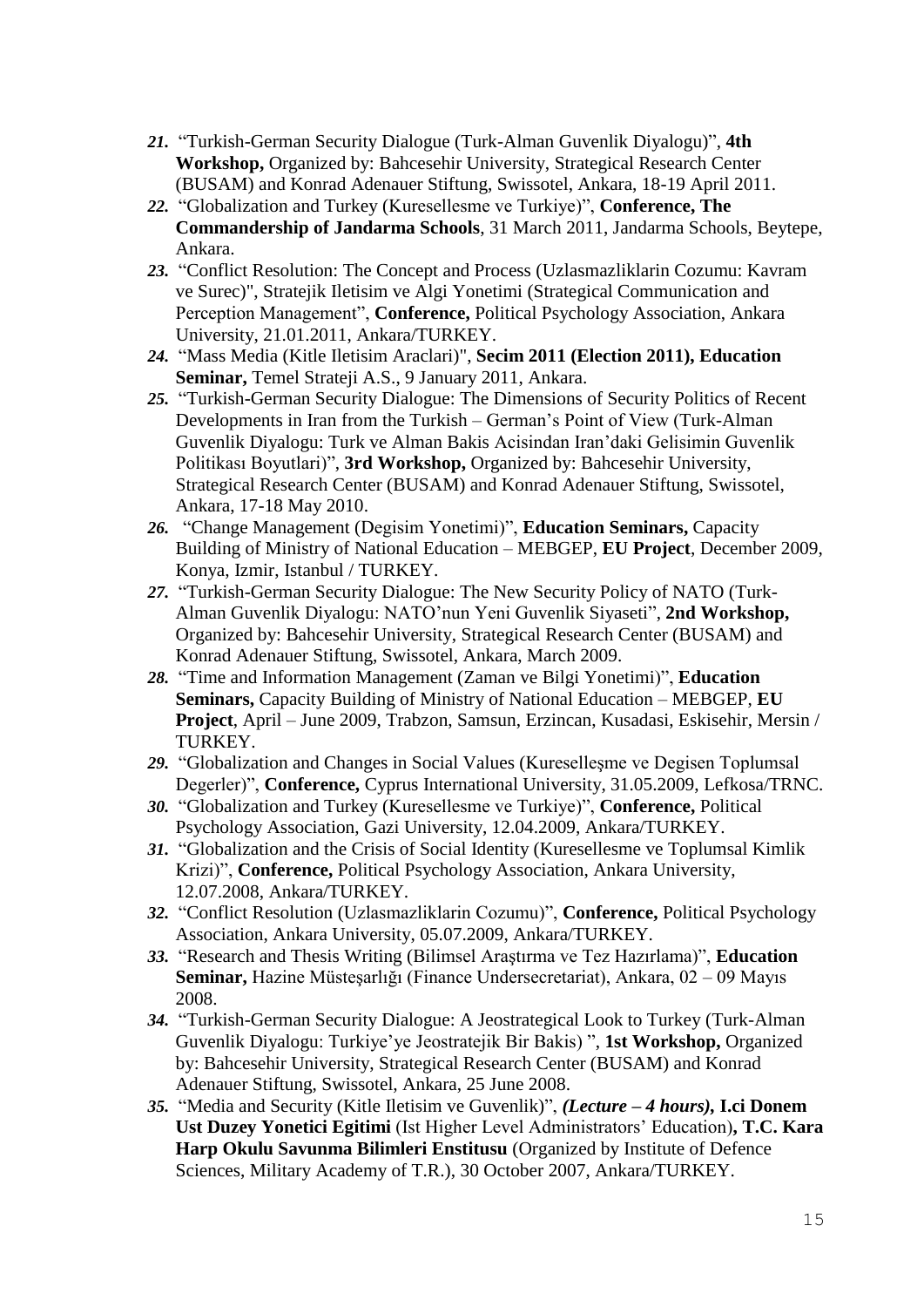- *36.* "Threats to the Turkish Republic: Terror in Turkey" (Cumhuriyete Yonelik Tehditler: Turkiye'de Teror) **(Conference),** C.U. Culture Center, 26 October 2007, Sivas/TURKEY.
- *37.* "Media Addiction in Information Society" **(Conference),** Organized by The Commandership of Land Forces, Turkish Army, Lozan Hall, Ankara/TURKEY, 27 December 2006, (Presented in Turkish).
- *38.* "Society and Politics", (**Conference),** Organized by Baskent University Strategical Research Center, Baskent University Ihsan Dogramaci Conference Hall, Ankara, 7 December 2006, (Presented in Turkish).
- *39.* "The Implementation of Security Service in International Missions: The Case of Kosovo". **The Conference on the 30th Anniversary of the Organisation of European Security and Cooperation**, **(Conference)**, Organized by Hacettepe University, The Center for Strategical Research and The Foreign Ministry Strategical Research Center, Ankara, 1 November 2005, (Presented in Turkish).
- *40.* "The Implementation of Security Service in the Perspective of Public Relations in International Missions: The Case of Kosovo (Halkla İlişkiler Açisindan Uluslararasi Misyonlarda Kolluk Hizmetleri Uygulamasi: Kosova Ornegi)" **(Conference), Organized by Hacettepe University, The Center for Strategical Research and The Commandership of Jandarma Schools**, 26 May 2005, Jandarma Schools, Ankara, (Presented in Turkish).
- *41.* "The Past, Today and Tomorrow of the Police at the 80th Anniversary of the Republic (Cumhuriyetimizin 80. Yilinda Polisin Dunu, Bugunu ve Yarini)", **(Panel Discussion),** Organized by Department of Education - Directorate of Security, Police Academy, 09/12/2003, Anittepe/Ankara (Presented in Turkish).
- *42.* "The Social Dimension of Violence", **(Panel Discussion),** Organized by Ankara University School of Nursing, 14/05/2001, Ankara University Faculty of Medicine, Sihhiye/Ankara. (Presented in Turkish).
- *43.* "A Threat to the Turkish Republic: Terror" **(Conference),** Akdeniz University, Ataturk Conference Hall, 04/05/2001, Antalya. (Presented in Turkish).
- *44.* "Terror and Turkey" (**Conference**), Hacettepe University, Bedrettin Comert Hall, 17/4/2001, Beytepe/Ankara. (Presented in Turkish).
- *45.* "The Relationships of Politicians with Public", (**Panel Discussion),** Ankara Association of Public Relations", National Library, 27/3/2001, Ankara. (Presented in Turkish).
- *46.* "The Threats Directed to the Secular-Democratic Republics and Society of Turkey", **(Conference),** Akdeniz University, Ataturk Conference Hall, 09/05/2000, Antalya, (Presented in Turkish).
- *47.* "The Culture of Democracy in Turkey", **(Panel Discussion),** Cumhuriyet University, Ataturk Conference Hall, 30/03/2000, Sivas. (Presented in Turkish).
- *48.* "Recent Political Developments in Turkey" **(Two Conferences)**, at **The Federation of People's Associations of Turkish Social Democrats,** Ulm and Geslingen, Germany, 13 July 1997. (Presented in Turkish).

# **VI. OTHER ACADEMIC ACTIVITIES:**

*a) Teaching Experience:*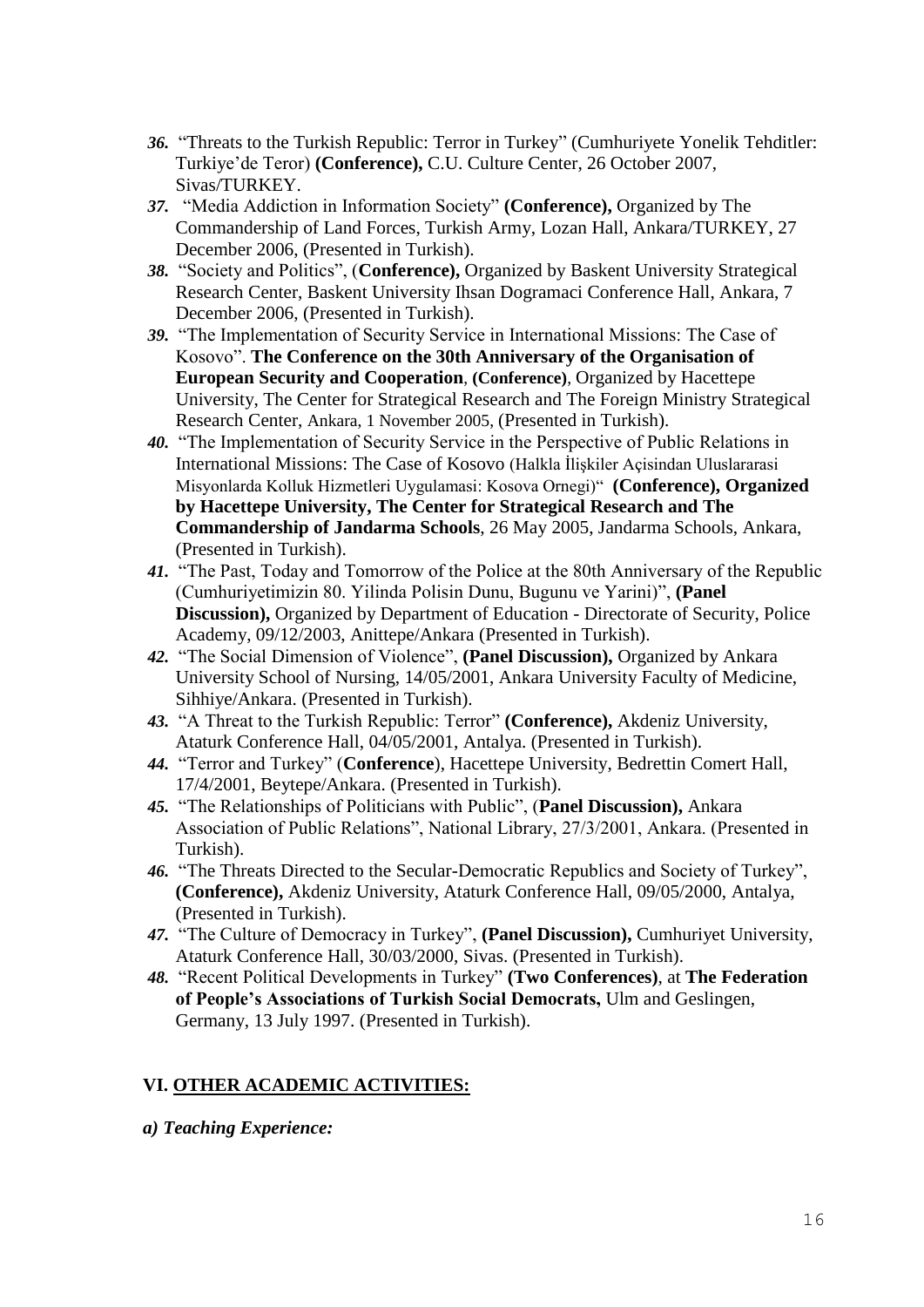- *- ERASMUS Exchange Lecturing (June 23 to July 3, 2007): 4 Lectures, Department of Political Science, Bremen University, Germany.*
- *1. (1995 - Present) Hacettepe University, Department of Political Science and Public Administration*
- *Courses:*
	- *:* **Security Studies** (PhD)
	- *:* **Political Violence and Terrorism** (PhD)
	- *:* **Politics and Media** (PhD and MA)
	- *:* **Advanced Research Methods** (PhD)
	- *:* **Political Science Seminar** (PhD and MA)
	- *:* **The Political Currents in Turkey** (MA)
	- *:* **Public Order and Security** (MA)
	- *:* **Research in Social Sciences** (BA and MA)
	- *:* **Introduction to Political Science** (BA)
	- *:* **Sociology** (BA)
	- *:* **The Social Structure of Turkey** (BA and MA)
	- *:* **Conflict Resolution** (BA)
	- *:* **Political Communication** (BA)
- *2. (2009) The Academy of National Security –Head of Socio-cultural Studies Unit Course: Advanced Research Methods*
- *3. (2004-2005) Centre of Excellence Defence Against Terrorism, Turkey Course: Terrorist Organizations in Turkey*
- *4. (2006-2009) Institute for Defence Sciences, Turkish Military Academy - Army War College*
	- *Courses:*
	- *:* **Political Violence and Terrorism** (PhD)
	- *:* **Advanced Research Methods** (PhD)
- *5. (2007-2009) TOBB-Ekonomi ve Teknoloji University, FEAS, Department of International Relations*
	- *Course:* **Introduction to Political Science** (BA)
- *6. (1995- 2006) Baskent University, FEAS, Department of Political Science and International Relations*
	- *Courses:*
	- *:* **Sosyolojiye Giriş** (Lisans)
	- *:* **Uzlaşmazlıkların Çözümlenmesi** (Lisans)
- *7. (1986-1990) Middle East Technical University, Department of Sociology*
	- *:* **Sociology of Crime and Deviance** (BA Course)
	- *:* **Introduction to Sociology** (BA Course)
- *8. (1983-1985) Cumhuriyet University, Department of Sociology Courses*
	- *: Sociology of Crime* (BA)
	- *:* **Introduction to Sociology** (BA)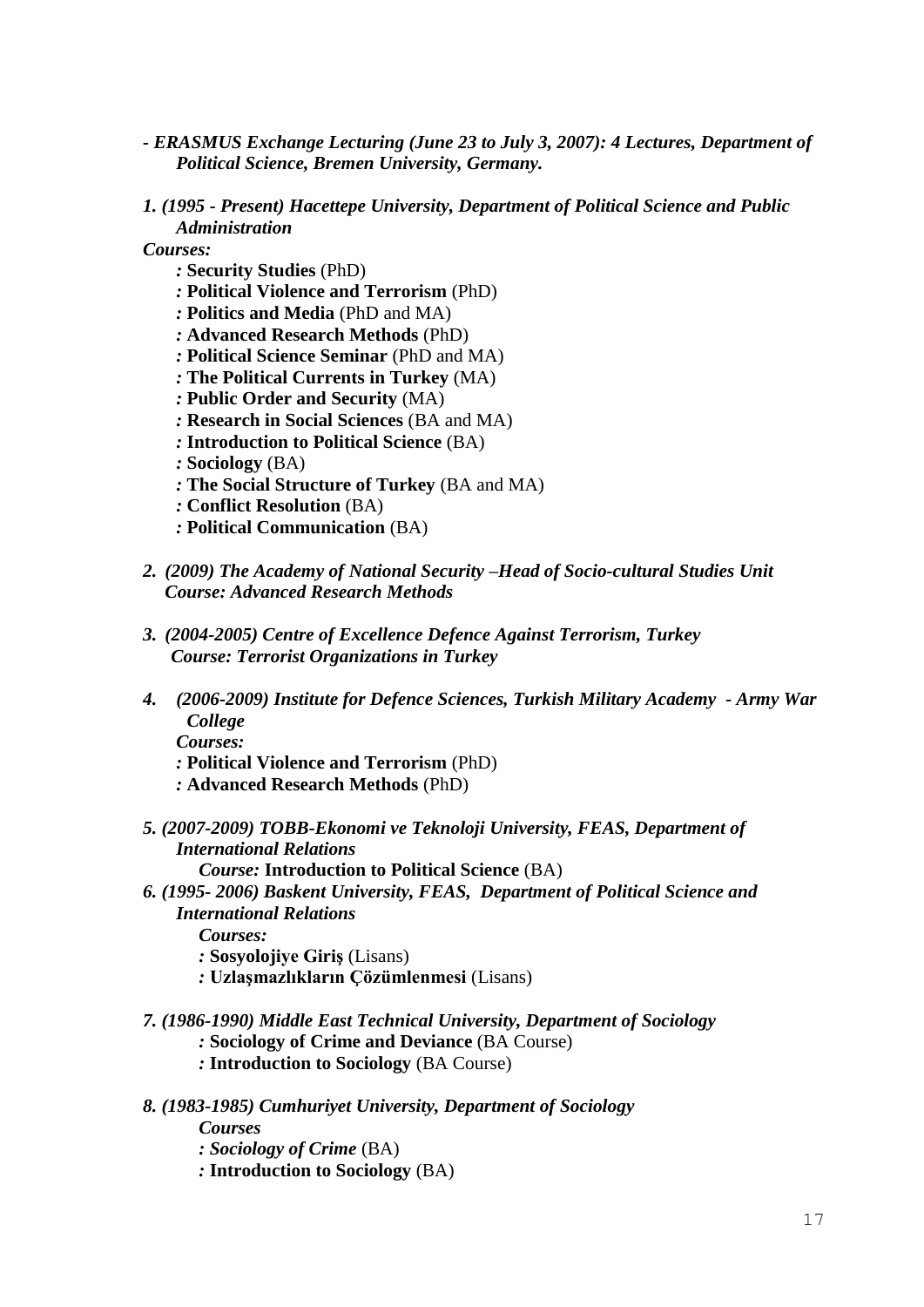### *b) Supervised Post-Graduate Dissertations (PhD and MA):*

#### *- PhD Dissertations:*

- **1.** Ozbilen, Tuba (January 2022) **Soft Power Applications of The Turkish Foreign Policy in The Justice and Development Party Power Period (**Adalet ve Kalkınma Partisi İktidarında Türk Dış Politikasında Yumuşak Güç Uygulamaları), H.U. Department of Political Science and Public Administration, Ph.D. Dissertation, Ankara/Turkey.
- **2.** Akdag, Ibrahim (July 2021) **Cyber Security and Turkey: Oranizational Structure, Applications and the Future (Siber Guvenlik ve Turkiye: Orgutsel Yapi, Uygulamalar ve Gelecek),** H.U. Department of Political Science and Public Administration, Ph.D. Dissertation, Ankara/Turkey.
- **3.** Mutluay, Baris (June 2019) **The Political Migration from Turkey to UK after 12th of September -1980-1989 (12 Eylul Sonrasi Turkiye'den Ingiltere'ye Politik Goc 1980-1989),** H.U. Department of Political Science and Public Administration, Ph.D. Dissertation, Ankara/Turkey.
- **4.** Mavis, Nazim (June 2017) **The Changing Political Discourse of Islamism in Turkey: The Islamic Periodicals in 1990s** (**Turkiye'de Islamciligin Degisen Siyasal Dili: 1990'li Yillarda Islamci Dergiler)**, H.U. Department of Political Science and Public Administration, Ph.D. Dissertation, Ankara/Turkey.
- **5.** Onay, Abdulkadir (October 2016) **The Kurdish Insurgencies in Turkey and their Effects on the Kurdish Nation-building Process (Turkiye'deki Kurt Ayaklanmalari ve Kurt Ulusculugunun Olusum ve Gelisimine Etkileri**), H.U. Department of Political Science and Public Administration, Ph.D. Dissertation, Ankara/Turkey.
- **6.** Oz Yildiz, Seda (February 2015) **A Periodic View on the Relationship between Police and Politics in Turkey (Turkish Police Organization between 12 March 1971 and 12 September 1980).** (Turkiye'de Polis Siyaset Iliskisine Donemsel Bir Bakis: 12 Mart 1971 – 12 Eylul 1980 Arasi Turk Polis Teskilati), H.U. Department of Political Science and Public Administration, Ph.D. Dissertation, Ankara/Turkey.
- **7.** Ulucakar, Mustafa (June 2013) **Civil-Military Relations in Turkey and the Democratic Control of the Armed Forces,** (Turkiye'de Sivil Asker Iliskileri ve Orduların Demokratik Kontrolu), H.U. Department of Political Science and Public Administration, Ph.D. Dissertation, Ankara/Turkey.
- **8.** Yildiz, Mine (April 2009) **The MPs Consultancy System at The Turkish Grand National Assembly (TBMM'nde Milletvekili Danismanligi Sistemi**), H.U. Department of Political Science and Public Administration, Ph.D. Dissertation, Ankara/Turkey.
- **9.** Poyraz, Fahrettin (January 2006) **The Movement of National View in the Turkish Political Life (Turk Siyasi Hayatında Milli Gorus Hareketi)**, H.U. Department of Political Science and Public Administration, Ph.D. Dissertation, Ankara/Turkey.
- **10.** Kahraman, Leyla (January 2006) **Being State's Man and Politics: The Cases of Demirel, Ecevit and Ozal (Turkiye'de Devlet Adamligi ve Politikacilik: Demirel, Ecevit ve Ozal Ornekleri**, H.U. Department of Political Science and Public Administration, Ph.D. Dissertation, Ankara/Turkey.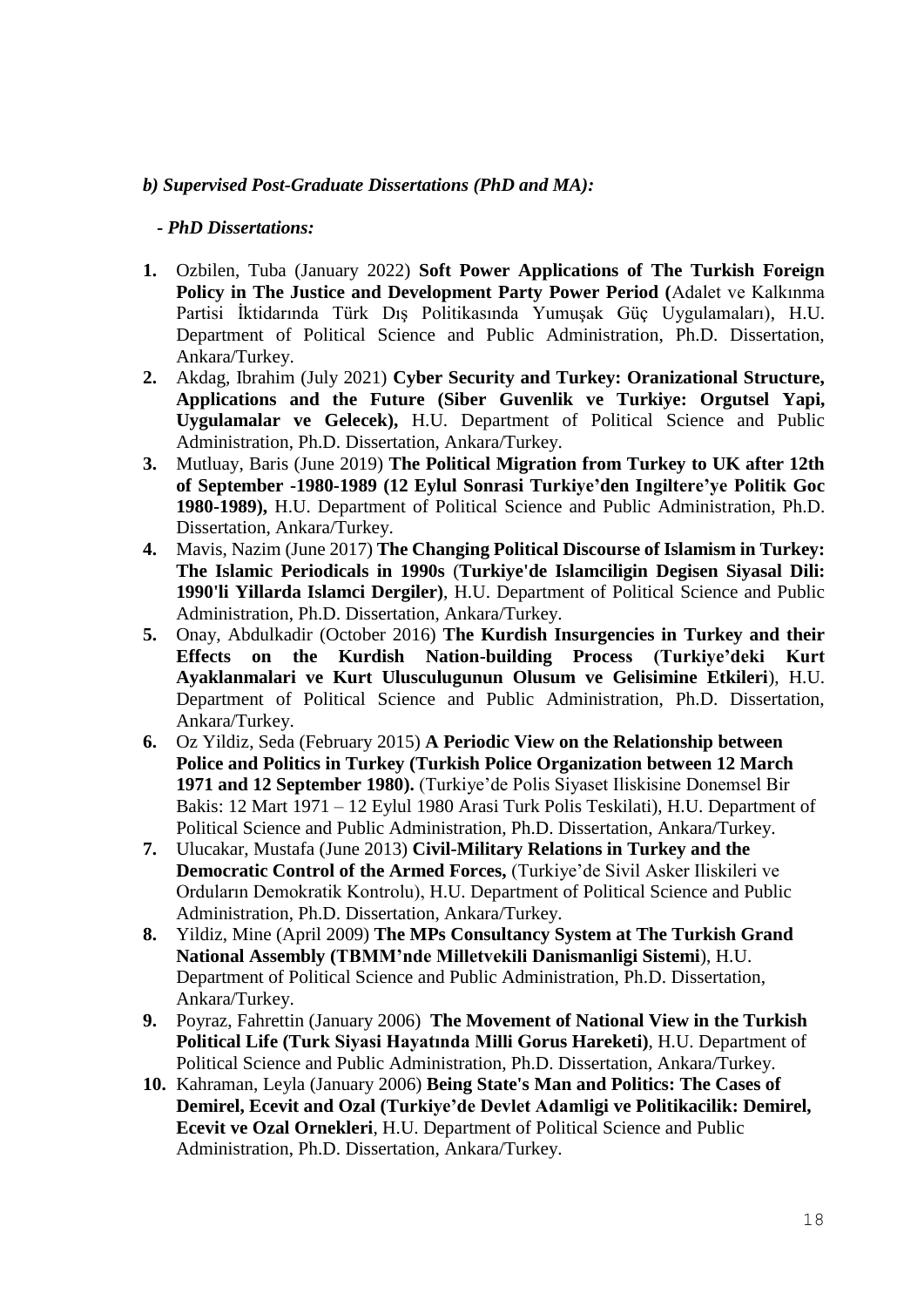- **11.** Parlak, Zuhal Guler (April 2005) **The Ataturk's Dam from the Point of Development Sustainability** (**Surdurulebilir Kalkınma Acisindan Ataturk Baraji),** H.U. Department of Political Science and Public Administration, Ph.D. Dissertation, Ankara/Turkey.
- **12.** Cagatay, Murat (September 2003) **The Institutional Identity as a Source of Social Inequality (Toplumsal Esitsizliklerin Kaynagı Olarak Kurumsal Kimlik)** H.U. Department of Political Science and Public Administration, Ph.D. Dissertation, Ankara/Turkey.

# **-** *MA Thesis:*

- *1.* Yildirim, Yagmur Kubra (June 2022) **The Propaganda Methods and Applications Used in The Early Republic Period Nation Building Process (**Erken Cumhuriyet Donemi Ulus Insa Surecinde Kullanilan Propaganda Yontem ve Uygulamalari), Hacettepe University, Institute of Social Sciences, Department of Political Science and Public Administration, Ankara.
- *2.* Bayramova, Leman (April 2020) **The Effects of EU to the Azerbaijan's Democratization Process (Avrupa Birliği'nin Azerbaycan'ın Demokratikleşme Sürecine Etkileri),** Hacettepe University, Institute of Social Sciences, Department of Political Science and Public Administration, Ankara.
- *3.* Nasibli, Malak (June 2019) **Multiculturalism as A State Policy in Azerbaycan (Azerbaycan'da Devlet Siyaseti Olarak Cokkulturculuk)** Hacettepe University, Institute of Social Sciences, Department of Political Science and Public Administration, Ankara.
- *4.* Karakurt, Hande (June 2019) **Justice and Dveleopment Party: Political Communication Strategies and Applications (Adalet ve Kalkinma Partisi: Siyasal Iletisim Strateji ve Uygulamalari)** Hacettepe University, Institute of Social Sciences, Department of Political Science and Public Administration, Ankara.
- *5.* Altun, Tolga (June 2019) **The Effects of Security Sector to Turkey and EU Relations (Guvenlik Faktorunun Turkiye – AB Iliskilerine Etkisi**) Hacettepe University, Institute of Social Sciences, Department of Political Science and Public Administration, Ankara.
- *6.* Molbay, Rana (June 2019) **The Role of Non-Governmental Organization in the Case of Syrian Refugees in Turkey** (**Turkiye'de Sivil Toplum Kuruluslarinin Suriyeli Siginmacilar Konusundaki Rolu)** Hacettepe University, Institute of Social Sciences, Department of Political Science and Public Administration, Ankara.
- *7.* Ssenteza, Rashid (February 2019) **Patriotism Education in Primary and Secondary Schools in Uganda",** Hacettepe University, Institute of Social Sciences, Department of Political Science and Public Administration, Ankara.
- *8.* Celik, Yasemin (May 2018) **An Investigation of Educational Implementations for Syrian Children: Determinants, Problems and Suggestions** (**Turkiye'de Suriyeli Cocuklara Yonelik Uygulanan Egitim Politikalarinin Incelenmesi: Tespitler, Sorunlar ve Oneriler),** Hacettepe University, Institute of Social Sciences, Department of Political Science and Public Administration, Ankara.
- *9.* Ersay, Sami Orcun (June 2012) **The Nizam-ı Alem Movement in the Turkish Political Life (Türk Siyasi Hayati Icinde Nizam-i Alem Ocaklari Hareketi)**, Hacettepe University, Institute of Social Sciences, Department of Political Science and Public Administration, Ankara.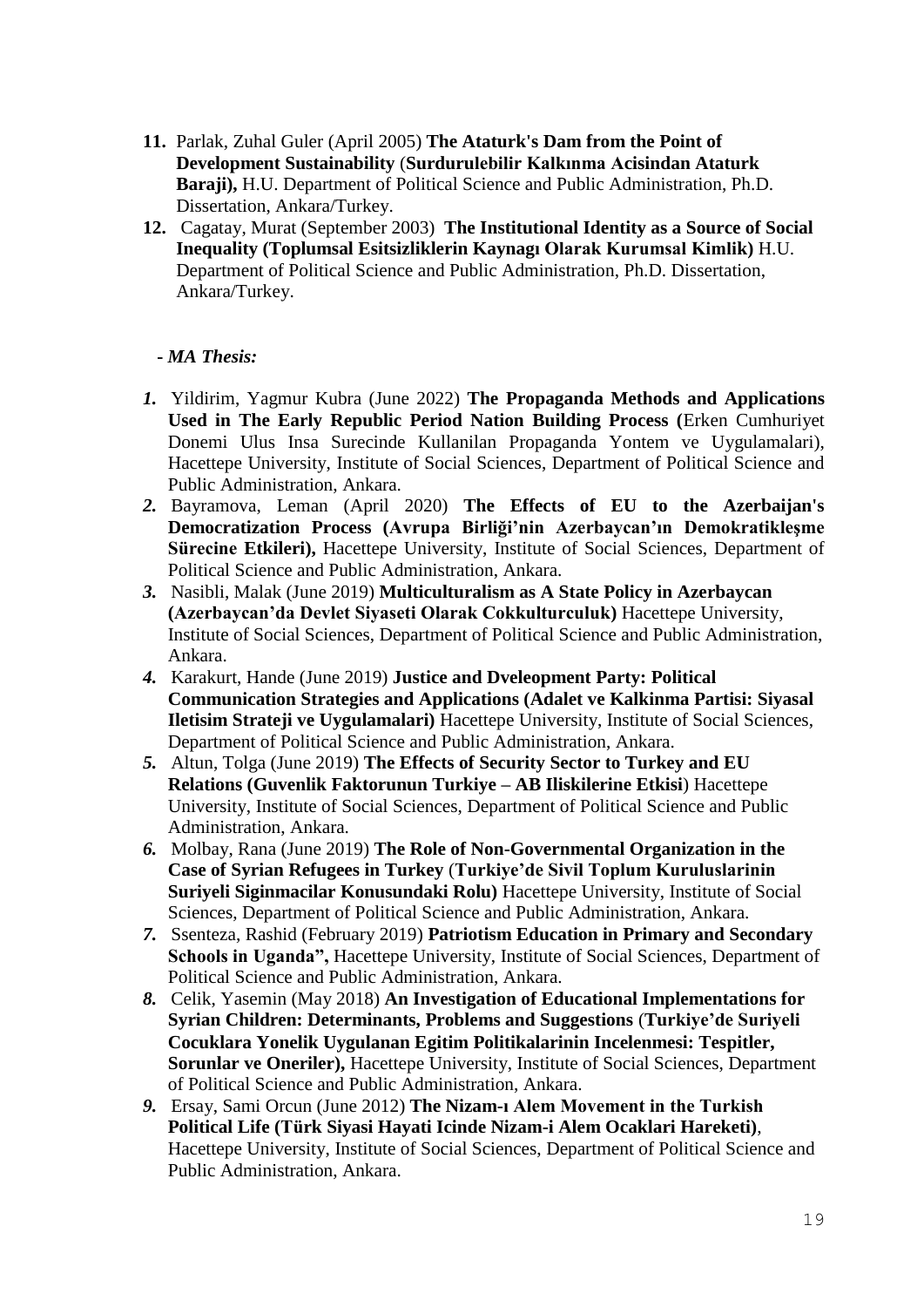- *10.* Akbas, Mehmet (June 2011) **The Politization of Separatist Terror Organizations: The Case of PKK (Ayrilikci Teror Orgutlerinin Siyasallasmasi: PKK Ornegi),** Hacettepe University, Institute of Social Sciences, Department of Political Science and Public Administration, Ankara.
- *11.* Şengül, Mualla (April 2010) **Türkiye'de Siyasal İletişim: 2007 Genel Secimlerinde AKP Örneği**, Hacettepe University, Institute of Social Sciences, Department of Political Science and Public Administration, Ankara.
- *12.* Emrah Topçu (June 2009) **Türk Siyasi Hayatında Doğru Yol Partisi,** Hacettepe University, Institute of Social Sciences, Department of Political Science and Public Administration, Ankara.
- **12**. Temizisler, Sevgi (July 2008) **War and Media: An Investigation of Turkish National Press Approach Regarding Irak Invasion (Savas ve Medya: Turk Yazili Basininin Irak Isgaline Iliskin Yaklasimi Uzerine Bir Inceleme)**, Institute for Defence Sciences, Turkish Military Academy - Army War College, Ankara.
- **13**. Sumbas, Ahu (June 2006) **The Effects of Ethnicity on Political Life in Antakya (Antakya'daki Etnik Yapilanmanin Siyasal Hayata Etkileri),** Hacettepe University, Institute of Social Sciences, Department of Political Science and Public Administration, Ankara.
- **14.** Guclu, Idris (June 2004) **Terror and Violence: An Investigation of the Violence Types Used by Terror Organizations in Turkey (Terorizm ve Siddet: Turkiye'de Faaliyet Gosteren Teror Orgutlerinin Kullandiklari Siddet Yontemleri Uzerine Bir Inceleme),** Hacettepe University, Institute of Social Sciences, Department of Political Science and Public Administration, Ankara.
- **15.** Savas, Aycan (September 2000) **The Central Left Movement: A New Way of Identity Quest 1965-1976 (Ortanın Solu Hareketi: Cumhuriyet Halk Partisi'nde Yeni Kimlik Arayisi 1965-1976)**. Hacettepe University, Institute of Social Sciences, Department of Political Science and Public Administration, Ankara.
- **16.** Akkoc, Yavuz (June 1996), **The Organizational Structures of Terror Ornaizations in Turkey: A Comparative Analysis (Turkiye'deki Teror Orgutlerinin Orgutlenme Bicimleri: Karsilastirmali Bir Analiz)***,* Hacettepe University, Institute of Social Sciences, Department of Political Science and Public Administration, Ankara.
- **17.** Alac, Ali Erkan (October 1995) **The Recruitmen Process of the Turkish Police Force (Turk Emniyet Teskilati'nda Personel Secimi)** (Second Supervisor), Hacettepe University, Institute of Social Sciences, Department of Political Science and Public Administration, Ankara.
- *c. Organizing Conferences:* (As Organizer or Board Member)
- **1. The Turks Abroad: The Symposium of Migration and Integration in the 50th Year (Yurtdisindaki Turkler: 50. Yilinda Goc ve Uyum Sempozyumu",** Hacettepe University Strategical Research Center, Bilkent, Ankara.
- **2. The Second International Symposium on Alevism and Bektashi in the Turkish Cultural Universe. (II. Uluslararası Turk Kultur Evreninde Alevilik ve Bektasilik Bilgi Soleni",** Gazi University, The Research Center for Turkish Culture and Haci Bektashi Veli, 17-19 Ekim 2007, Ankara.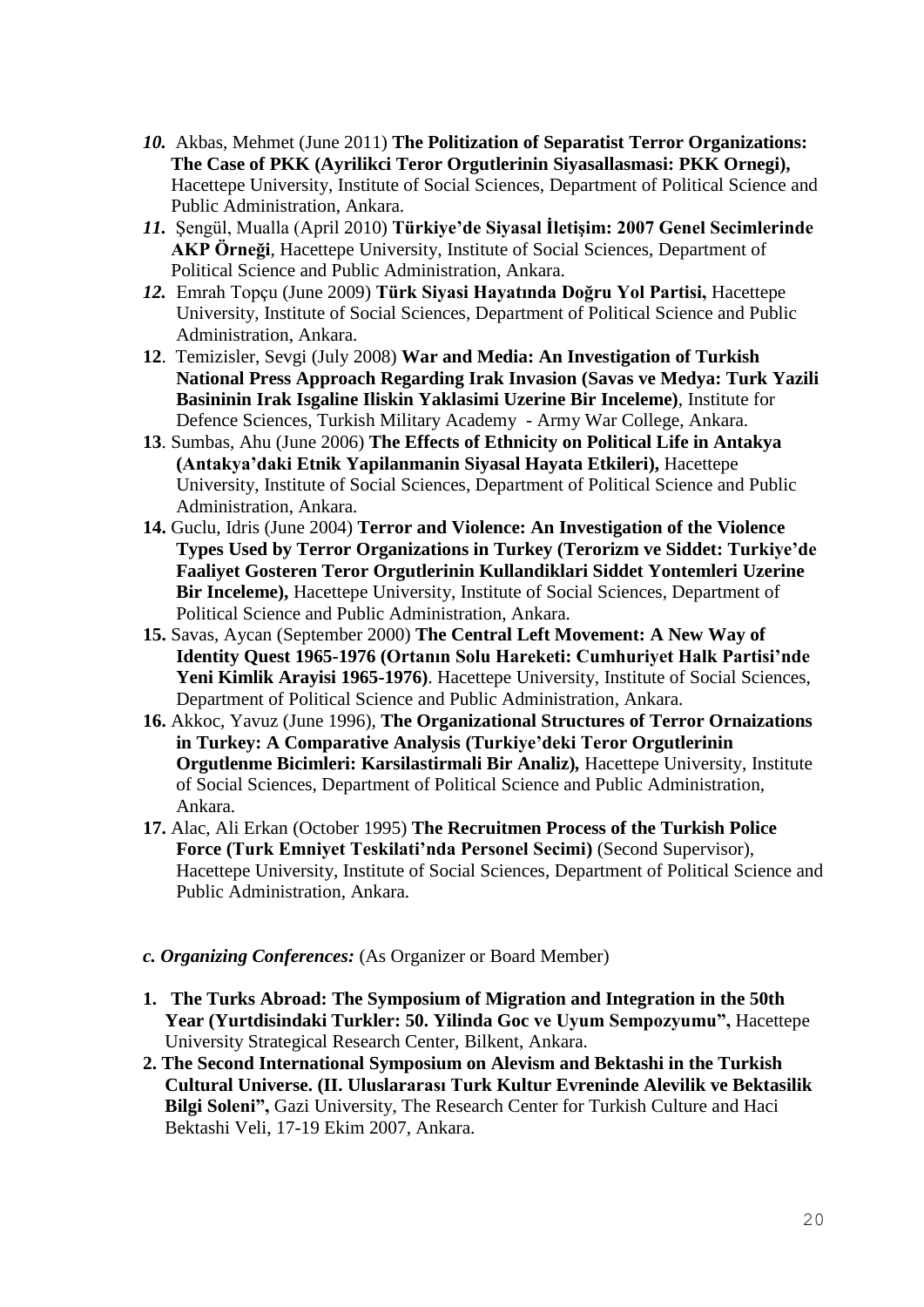- *3.* **Political Violence, Organized Crime, Terrorism and Youth,** Organized by Hacettepe University (Turkey), George Masion University (USA), Turkish Manas University (Kirgizastan) and NATO, Ankara, 13-14 September 2007.
- *4.***The Symposium of Terror and Turkey (Teror ve Turkiye), (Teror Sempozyumu),**  Hacettepe University Strategical Research Center, Convention Hall Red Saloon, 20 December 2006, Ankara.
- **5. "**European Turks and the European Community", *EATA.UK 2nd International Conference.* Kensington Town Hall, 5 November 1993, London.
- *6.* **"**The New World Order and Turkey", *EATA.UK 1st International Conference.*  Imperial College Conference Hall, 11 November 1992, London.

### *d. Editorship and The Membership of Editorial Board for Publications*

- **1.** (April 2019 present) Editor in Chief, **12 Şubat'ta Edik,** KEV Publication Journal.
- **2.** (2015) Turkish Migration, Identity and Integration, **(Book Editor** with I. Sirkeci & D. Seker), London: Transnational Press London.
- **3.** (October 2004 February 2011) **Editor**, *Hacettepe University Journal of Economics and Administrative Sciences,* Published by Hacettepe University.
- **4.** (March 1997 2005) *Editör* (with Prof. Dr. Ayse Gunes-Ayata ve Prof. Dr. Nilgun Celebi), **Journal of Sociological Research,** Sosyoloji Dernegi Yayini, Ankara.
- **5.** Member of Advisory Board and Referee, **Journal of Sports Sciences,** Hacettepe University, Faculty of Sport Sciences, Ankara.
- **6.** Member of Advisory Board and Referee, **Akdeniz IIBF Journal,** Akdeniz University, FEAS, Antalya.
- **7.** Member of Advisory Board and Referee, **Cumhuriyet University, Journal of Social Sciences**, Sivas.
- **8.** Member of Advisory Board and Referee, **Ege University Sociology Journal,** İzmir.
- **9.** (March 1994 March 1999) Member of Editorial Board, *MEDIACAT Advertisement and Public Relations Journal,* Ankara.
- **10.** (January 1993 March 1994) The UK Correspondent, *MEDIACAT Advertisement and Public Relations Journal,* Guildford, UK.
- **11.** (1985 1987) The Head of Editorial Board, *IMPETUS Economy, Sociology and Philosophy,* Ankara.

#### *e. The Editorship of Translated Books:*

- *1. Business and Commerse (Is Dunyası ve Ticaret)* (David Spurling), Ankara:MEB Publications, No: 2912, 1995.
- *2. Commerce (Ticaret)* (Derek Lobley), Ankara: MEB Publications, No:2913, 1995.

## *f) Field Reseach Experience:*

*1.* Project Executive and Researcher. **Project Title: Turkish Youth 2021,** KAS **-** Kondrad Adaneaur Stiftung, 1 January 2021 – 15 February 2022. Ankara, Turkey.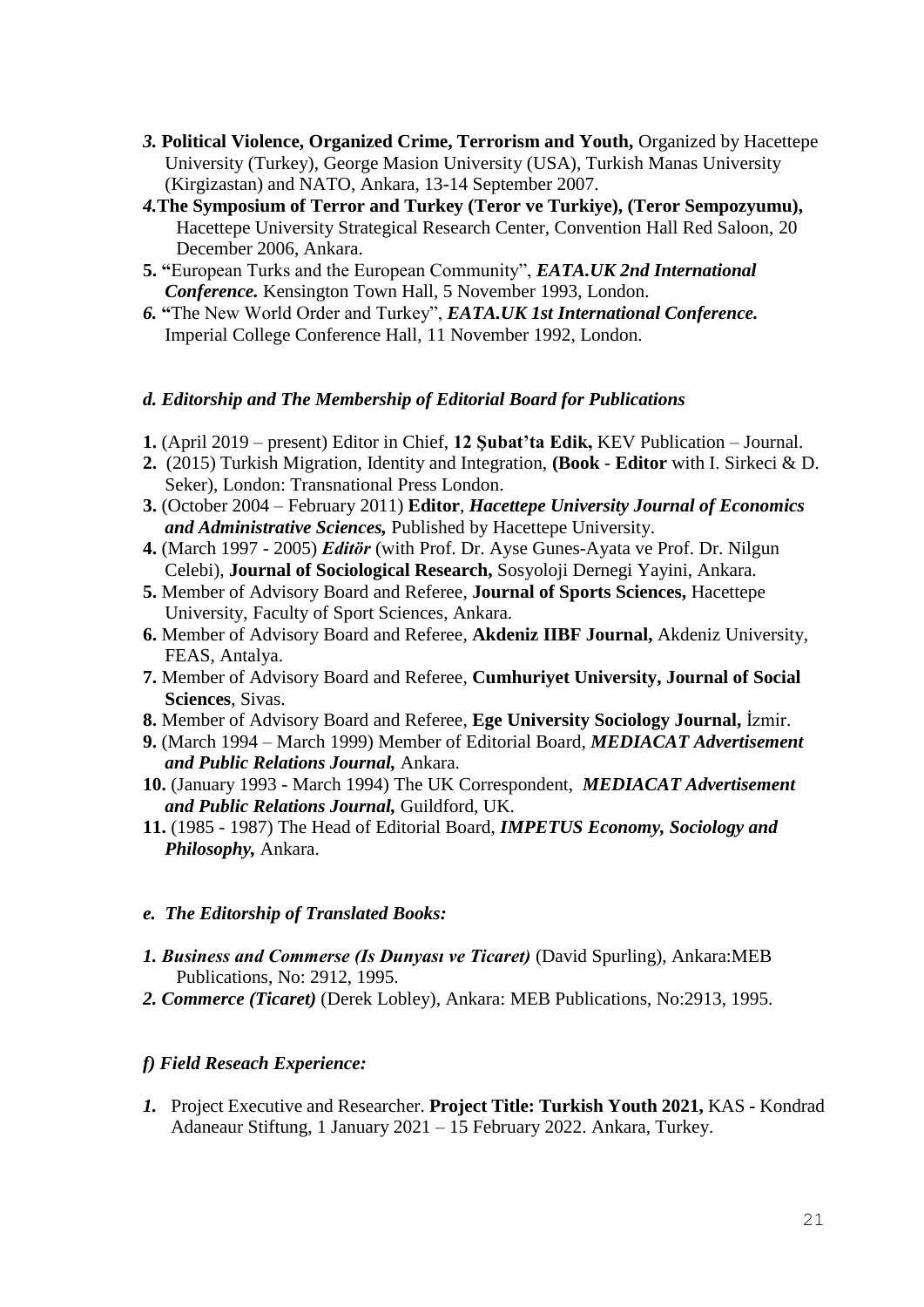- *2.* Project Executive and Researcher. **Project Title: KKTC - Values Research: Existing Situation and Expectations** (ASEMEDS – Association of Euromed Studies), September 2019 – April 2020. Northern Cyprus.
- *3.* Project Executive and Researcher. **Project Title: KKTC - Public Opinion Leaders Research,** (ASEMEDS – Association of Euromed Studies), November 2019 – June 2020, Northern Cyprus.
- *4.* Specalist and Advisor, **Project Title: Domestic Violence Against Women in Turkey,**  (Hacettepe University, Institute of Population Studies and TR Ministry of Family and Social Policies), 30 December 2014, Ankara, Turkey.
- *5.* Project Executive. **Project Title: The Problems of Turkish Origin Migrants: The cases of Germany, France and Switzerland** (Bahcesehir University, Strategical Research Center), September 2009 – May 2010.Ankara, Turkey.
- *6.* Project Executive. **Project Title: The Socio-economic and Socio-politic Problems of Provinces Received Most Migrants from East and Southeast Regions of Turkey,**  (Bahcesehir University, Strategical Research Center), January 2009 – September 2009.
- *7.* Project Executive. **The Socio-economic and Socio-politic Problems of East and Southeast Regions Provinces of Turkey,** (Bahcesehir University, Strategical Research Center), April 2008 – December 2008.Ankara, Turkey.
- *8.* Project Executive. **Project Title: Refugess in Turkey: Problems, Social Integration and Solution Proposals** (TUBITAK Project Number: 107K004. July 2007-April 2009). Ankara, Turkey.
- *9.* Project Executive and Coordinator. **Project Title: The Research on Resetllement for Yusufeli Dam***.* State General Director of Water Affairs, (SAHARA ENGINEERING) Agust 2000-February 2001. Ankara, Turkey.
- *10.* Project Executive and Coordinator. **Project Title: The Social Effects of Ceyhan-Aslantas Dam***,* World Dam Commision (AGRIN COMPANY), Ankara, October 1999- March 2000. Ankara, Turkey.
- *11.* Project Executive and Coordinator. **Project Title: The Problems of University Students Who Come From Turkish and Relative Societies***.* Hacettepe University, 1998, Ankara, Turkey.
- *12.* Project Executive with Yusuf Ziya Ozcan. **Project Title: The Future Police Elites in Turkey: The Socio-economic Background of Police Academy Students.** 1989/1990, Middle East Technical University, Department of Sociology, Ankara, Turkey.

## **VII. ATTENDED SUMMER SCHOOLS and COURCES**

- *1.* **The Reconciliation Trainer Education**, **The Project on Developing Reconciliation Practices in Civil Disputes in Turkey**, Organized by Council of Europe and TR Ministry od Justice, 15-16 March 2022, The Point Hotel, Ankara, Turkey.
- *2.* **The Mediation Trainer Education**, **The Project on Developing Mediation Practices in Civil Disputes in Turkey**, Organized by Council of Europe and TR Ministry od Justice, 19-21 June 2017, Movenpick Hotel, Ankara.
- *3.* **Summer School,** Organized by International Society of Political Psychology (ISPP) and Istanbul Bilgi University, Dolapdere Campus, 06-08 July 2011, İstanbul.
- *4.* **International Relations Studies and Education Congress - IV,** Organized by The International Relations Council, 19-22 May 2011, Ilgaz, Turkey.
- *5.* **International Security in the 21st Century,** Organized by The International Relations Council, 16-20 December 2010, Ilgaz, Turkey.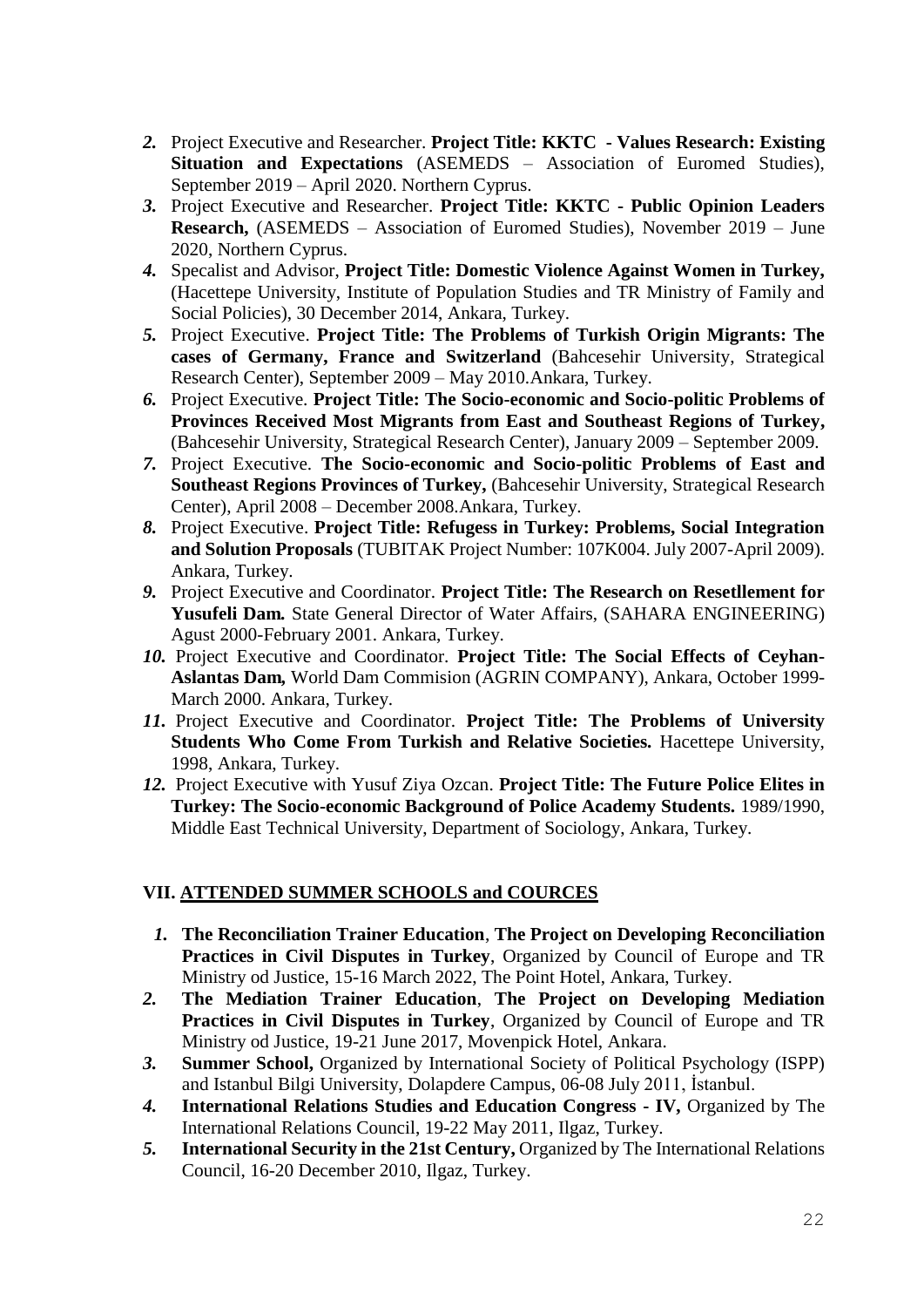- *6. Conflict Analysis Training,* Organized by OSCE Mission in Kosovo. Pristine Head Quarter, 27 November 2002 (Lecturer: Tamara DUFFY).
- *7. Facilitation and Mediation Training,* Organized by OSCE Mission in Kosovo. Pristine Head Quarter, 20-21 November 2002 (Lecturer: Tamara DUFFY).
- *8. Stress Management Training,* Organized by OSCE Mission in Kosovo. Pristine Head Quarter, 12 November 2002 (Lecturer: Bridget Harbaugh).
- *9. Project Planning and Implementation Training,* Organized by OSCE Mission in Kosovo. Pristine Head Quarter, 7-8 November 2002. (Lecturer: Jasna MALKOC).
- *10. Understanding Conflict Training,* Organized by OSCE Mission in Kosovo. Pristine Head Quarter, 2 September 2002 (Lecturer: Tamara DUFFY).
- *11. Coaching and Mentoring Training,* Organized by OSCE Mission in Kosovo. Pristine Head Quarter, 4 June 2002 (Lecturers: Lavdije ZEQIRAJ and Gazmend BERLAJOLLI).
- *12. Communication Skills Training,* Organized by OSCE Mission in Kosovo. Pristine Head Quarter, 24 May 2002 (Lecturer: Renate PREGARTNER).
- *13. Advanced Management Skills Training,* Organized by OSCE Mission in Kosovo. Pristine Head Quarter, 23 May 2002 (Lecturer: Renate PREGARTNER).
- *14. CV Writing and Interview Skills Training,* Organized by OSCE Mission in Kosovo. Prizren Regional Center, 13 December 2001 (Lecturer: Jay-ann LIDSTONE).
- *15. Religion and Conflict Resolution Training,* Organized by OSCE Mission in Kosovo, Pristine Head Quarter, 6-7 December 2001 (Lecturer: Dr. David STEELE).
- *16. Short Courses in Social Research Methods,* Funded by ESRC(UK), Department of Sociology, University of Surrey, 25-27 March 1993.
- *17. Postgraduate Summer School on Research Methods,* Funded by BSA/ESRC(UK), London School of Economics and Political Sciences, University of London, 7-11 September 1992.
- *18. Postgraduate Summer School on Qualitative Research Methods,* Funded by ESRC(UK), New Holloway and Bedford College, University of London, Egham, Surrey, 2-4 September 1992.

## *REFEREE OF JOURNALS*

- **1.** Arm Forces and Society
- **2.** Policing and Society
- **3.** Turkish Studies
- **4.** UIK Journal
- **5.** TODAIE Amme Idaresi Journal
- **6.** Hacettepe Universitesi IIBF Journal
- **7.** Toplum ve Sosyal Hizmet Journal
- **8.** Cumhuriyet Universitesi Sosyal Bilimler Journal
- **9.** Ege Universitesi Sosyoloji Dergisi
- **10.** Cukurova Universitesi Sosyal Bilimler Journal
- **11.** Sosyoloji Arastirmalari Journal
- **12.** Canakkale Onsekiz Mart Universitesi Uluslararası Sosyal Bilimler Journal.

#### *ESSAYS in Turkish*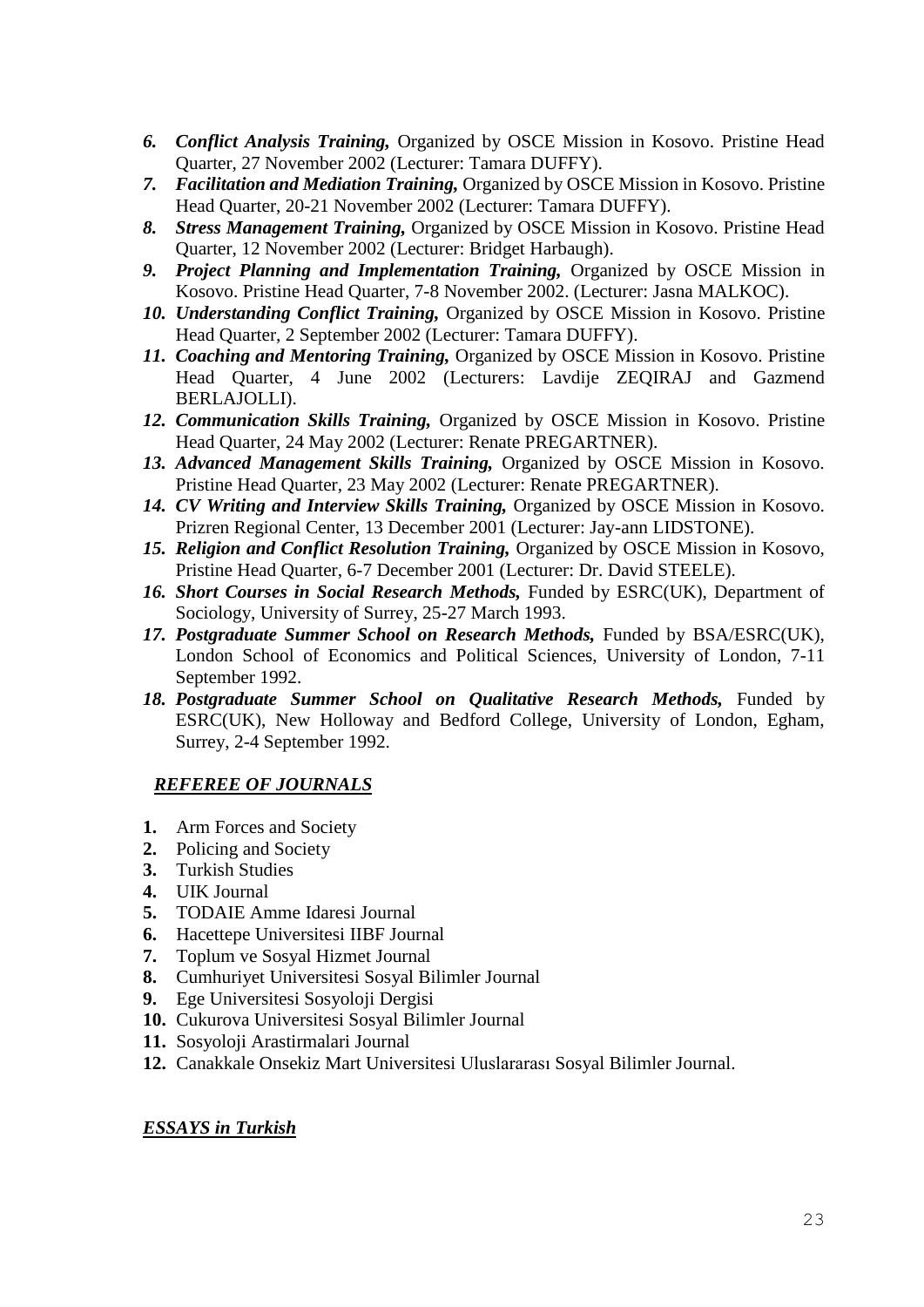- **1.** "Covid 19'un Dosenen Taslari", http://www.alicaglar.net.tr/covid-19-un-dosenentaslari-(139).asp 12 April 2020.
- **2.** "Almanya Vatandaslik Testi", **Cumhuriyet Gazetesi Strateji Eki**… (with Murat Erdoğan), 2008.
- **3. "**Suclu Sadece Katiller mi?" 24 April 2007. http://www.ulkucudunya.com/index.php?kod=581&page=haber-detay
- **4.** *"*Dogru Yer ve Zamanda Dogru Adim (Yerel Secimler Analizi)", **Hurriyet Gazetesi Ankara Sayfalari,** 7 Nisan 2004, p. 15.
- *5.* "Alisveris Merkezini Soyle Sana Kim Oldugunu Soyleyeyim"*,* **Ankara Magazin,** Yıl: 3, Sayi: 26, Aralık 2003/12, p.26.
- *6.* "Ramazan ve Halet-i Ruhiye"*,* **Ankara Magazin-Ramazan Eki,** Yıl: 3, Sayı: 25, Kasim 2003/11, p.10.
- *7.* "Batili Metropollerdeki Gibi Felaket Olmaz"*,* **Ankara Magazin,** Yıl: 3, Sayı: 24, Ekim 2003/10, p.26.
- *8.* "Icindeki Feminen Yani Kesfet Durtusu"*,* **Ankara Magazin,** Yıl: 3, Sayı: 23, Eylul 2003/9, p.24.

# **AWARDS RECEIVED (NATIONAL AND INTERNATIONAL)**

- *1.* Hacettepe University Reward for International Promotion of the University. Rewarded by Hacettepe University Senate and Hacettepe University Administration Board, Ankara, 2009.
- *2.* International Publication Reward by TUBA (Turkish Academy of Science), 2005.
- *3.* International Publication Reward by TUBA (Turkish Academy of Science), 2004.
- *4.* PhD Scholarship, (The British Council Chevening Scholarship), 1990-1993.
- *5.* The İhsan Dogramaci High Achivement Award (Hacettepe University) 1983.

## **MEMBERSHIP OF NGOs**

- *1.* KEV Kahramanmaras Education Foundation, Member of Administration Board,
- *2.* International Society of Political Psychology (ISPP).
- *3.* International Relations Council (UIK).
- *4.* The Institute of Future research (Founder).
- *5.* Turkish Sociological Association.
- *6.* Turkish Social Science Association.
- *7.* International Sociological Association.
- *8.* British Sociological Association.
- *9.* Turkish-British Fellowship Club.
- *10.* The Association of Social Democracy (The Member of Scientific Board)
- *11.* Hacettepe University Speleology Society (HUMAK 1995-2002).
- *12.* European Association of Turkish Academics -EATA), Germany (1991-1994).

#### **REFERENCES**

*1.* Prof. Dr. Nigel G. Fielding (Ex- Dean of Faculty), Department of Sociology, University of Surrey, Guildford, Surrey, GU2 5XH, U.K. - **n.fielding@surrey.ac.uk**